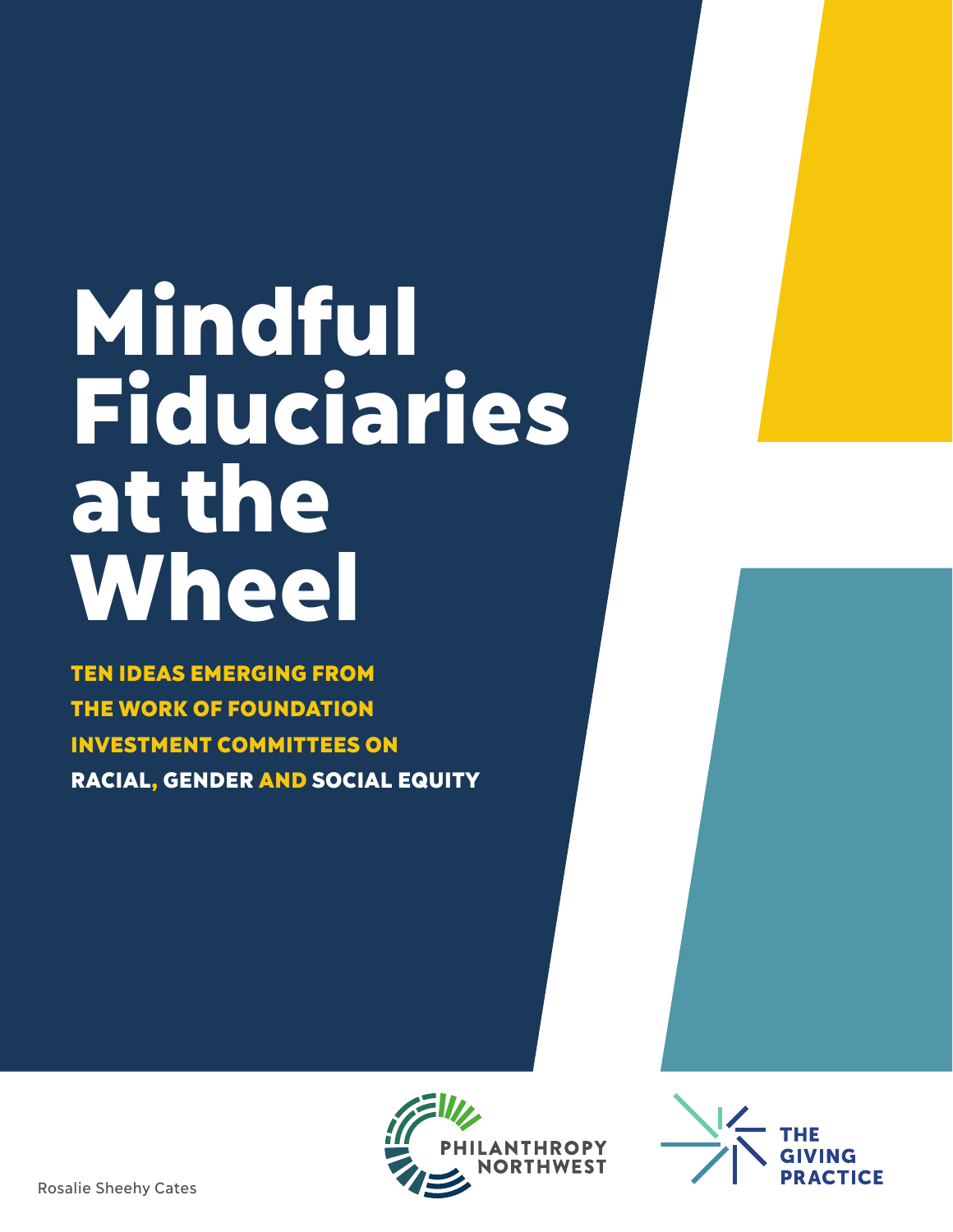Putting Racial, Social and Gender Equity at the Heart of the Foundation Business Model

> Right now, United States foundations are engaged in a system-wide reckoning of their power and their purpose regarding racial, social and gender inequities. The work includes foundation investing, which we first described in *Forging Ahead: Diversity, Equity and Inclusion (DEI) in Foundation Investing Activities* in 2018.

At that time, we heard over and over how important the investment committee is. Operating well out of the limelight, this group of fiduciaries is "at the wheel," in the foundation's engine room, managing millions of dollars more than the grantmaking side of the foundation.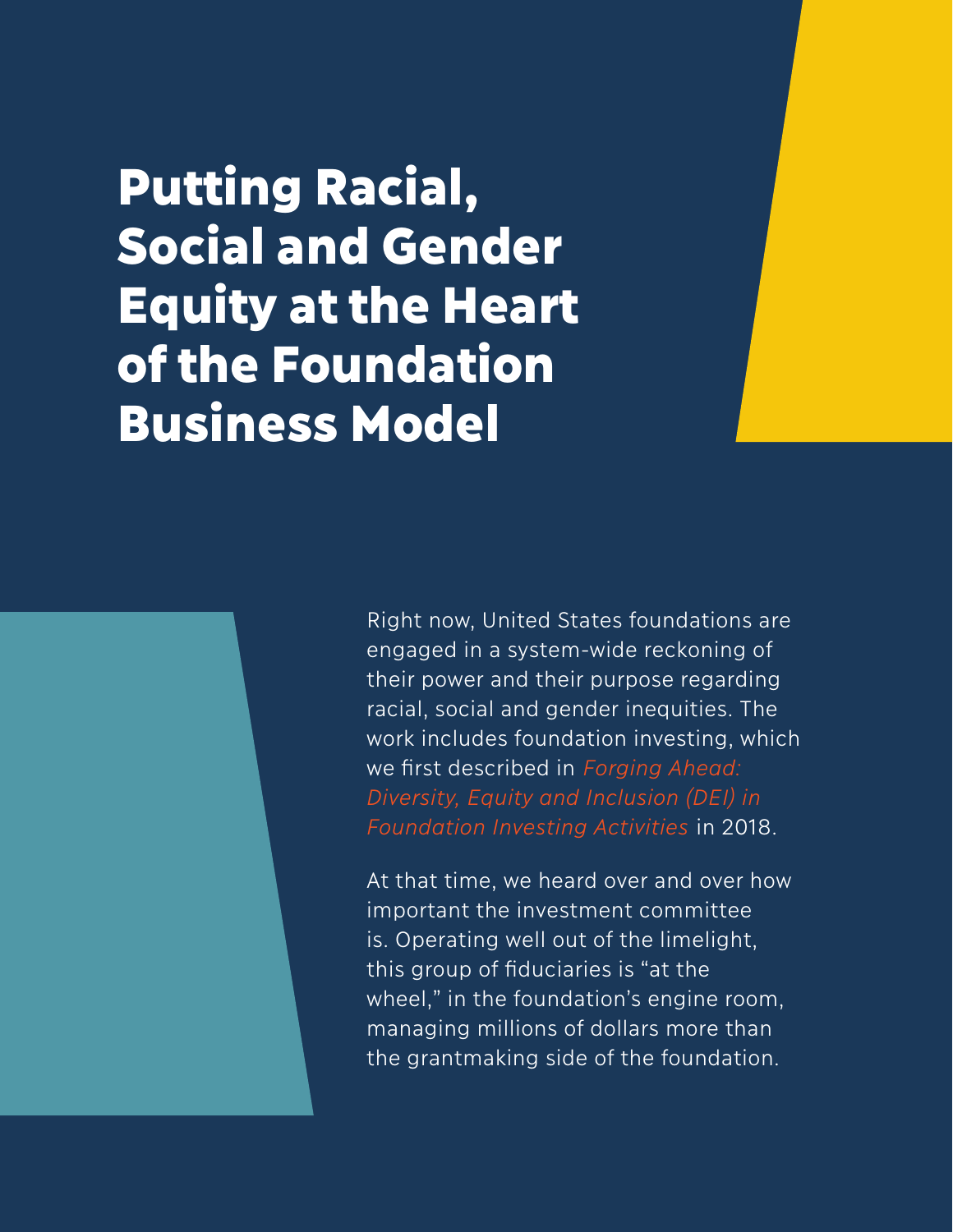Investment committees accept a truly unique fiduciary role, overseeing assets which are pledged to public good, but live in the financial markets.

Throughout 2019 and 2020, we spoke with foundation trustees, CEOs and investing staff, outside investing advisors, and industry advocates all over the United States. We found that racial, social and gender equity issues are sparking profound reflection, along with tremendous innovation, at the investment committee level. This work is far from sorted out, but important, actionable ideas are bubbling up. We have tried to capture those ideas for the benefit of other thoughtful fiduciary leaders who are at the wheel of their own foundations across the country.

Please know that this discussion is very much in progress, and that these ideas are presented with full humility and curiosity for your reflection.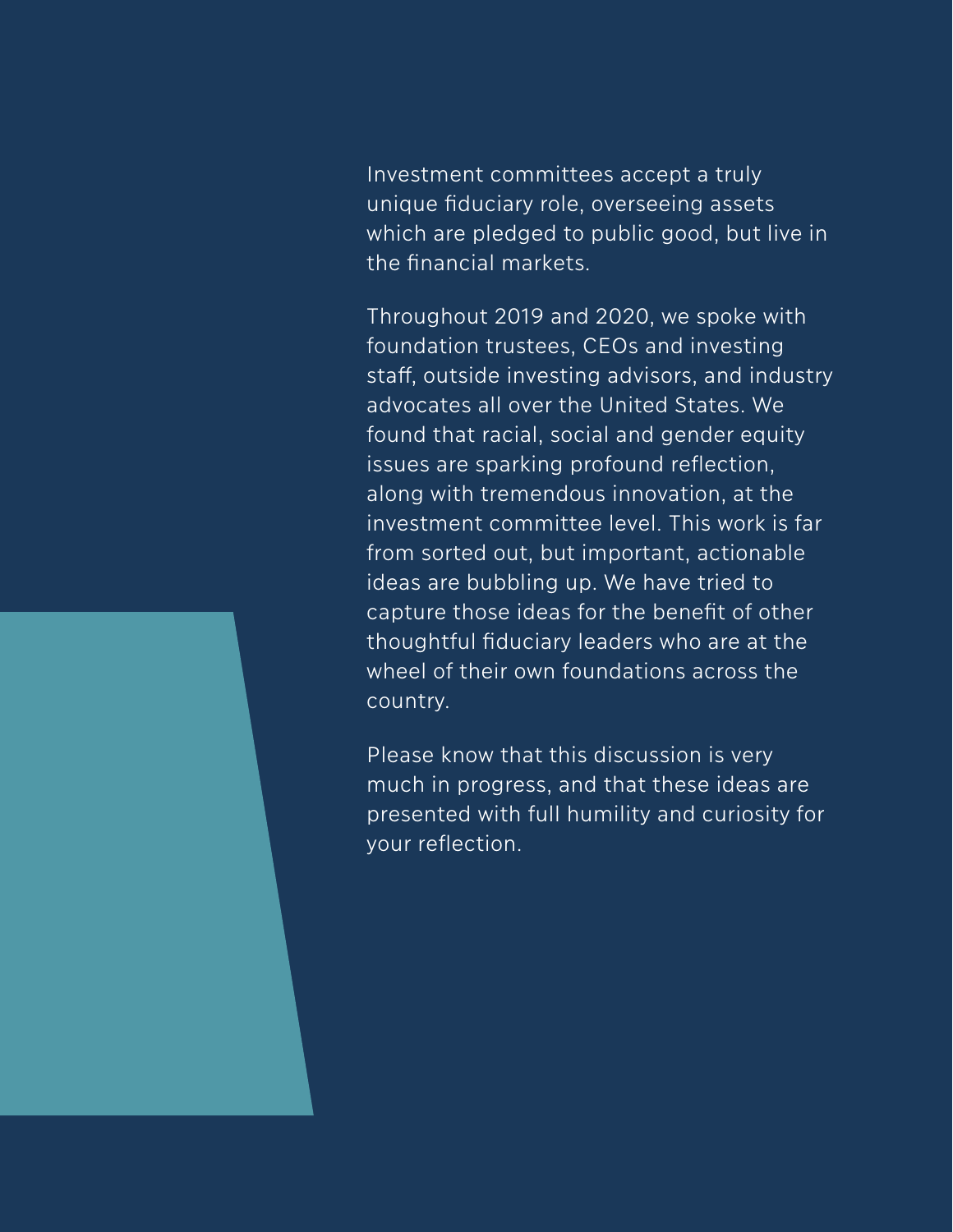## Ten Ideas for Investment Committees

- 1. The investment committee really is special.  $p \, 6$
- 2. Reflecting on equity issues can change your investing perspective. p 10

 *Investment Committee Refl ections*  **on Race, Gender and Social Equity** p 13

- 3. Foundations are in a special position to transcend modern portfolio theory. p 18
- **4. We are talking about power here.** p 21
- 5. Fiduciary duty is ready for version 2.0.  $p \, 24$
- 6. A diverse investment committee doesn't just look different – it thinks different.  $p 26$
- 7. It is not your grandfather's investment advisor. p 30
- 8. Investment policies are evolving in real time, with intention and care.  $p 34$
- 9. Program and investment people belong in each other's meetings.  $p 37$
- 10. Investment committees are building new tools from scratch. p 39

Moving Forward p 43

These ideas come from foundation investing leaders who are deeply immersed in racial, social and gender equity as it applies to endowment investing. The interviews took place in 2019-2020, and the results were reviewed and edited by more field thought leaders, especially representing leaders who are Black, Indigenous or People of Color.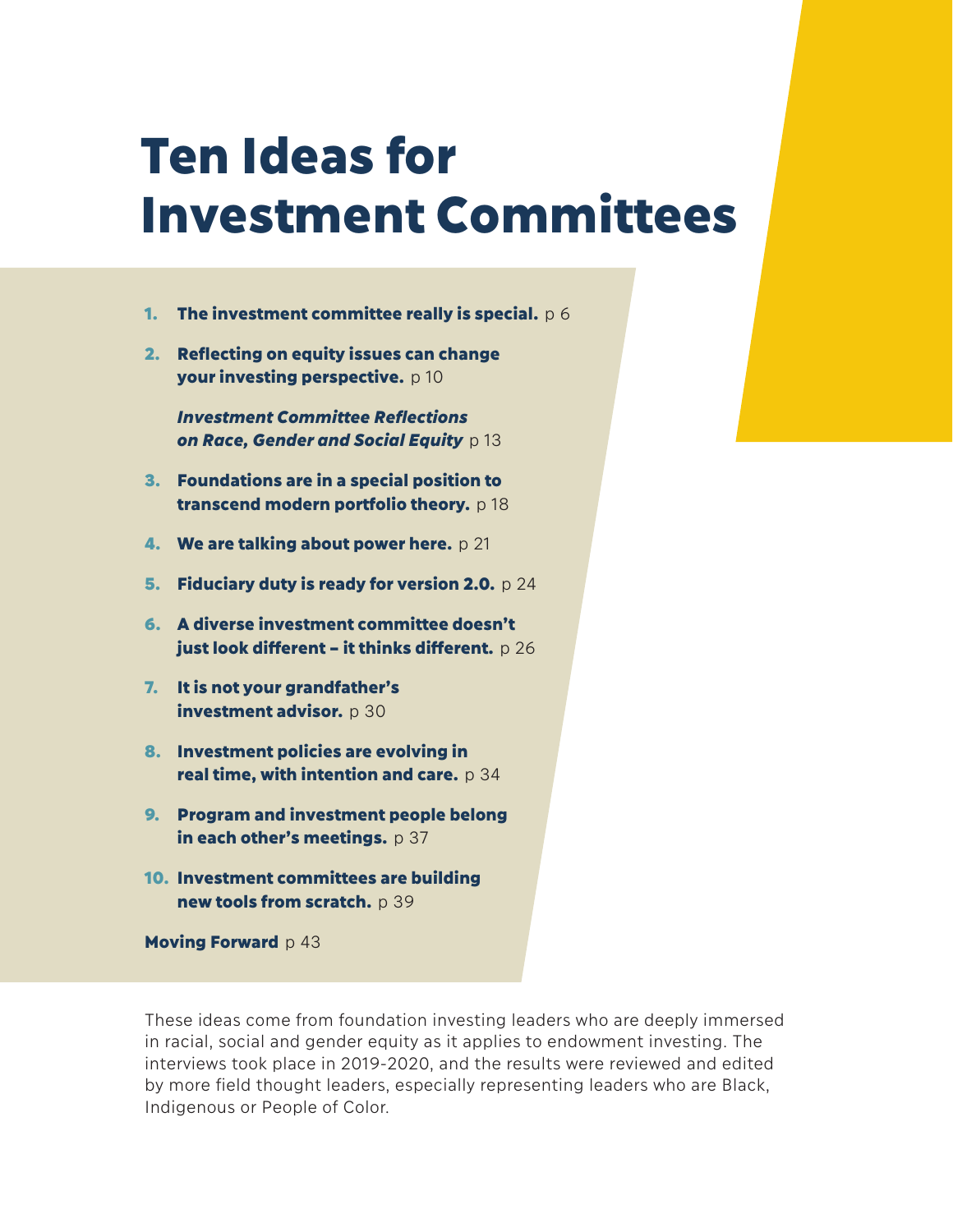

The investment committee, acting on behalf of the foundation, is the genesis of the capital chain which drives all other activity for advisors, managers, enterprises, consumers and communities."

**OUNDATION INVESTING LEADER INTERVIEW**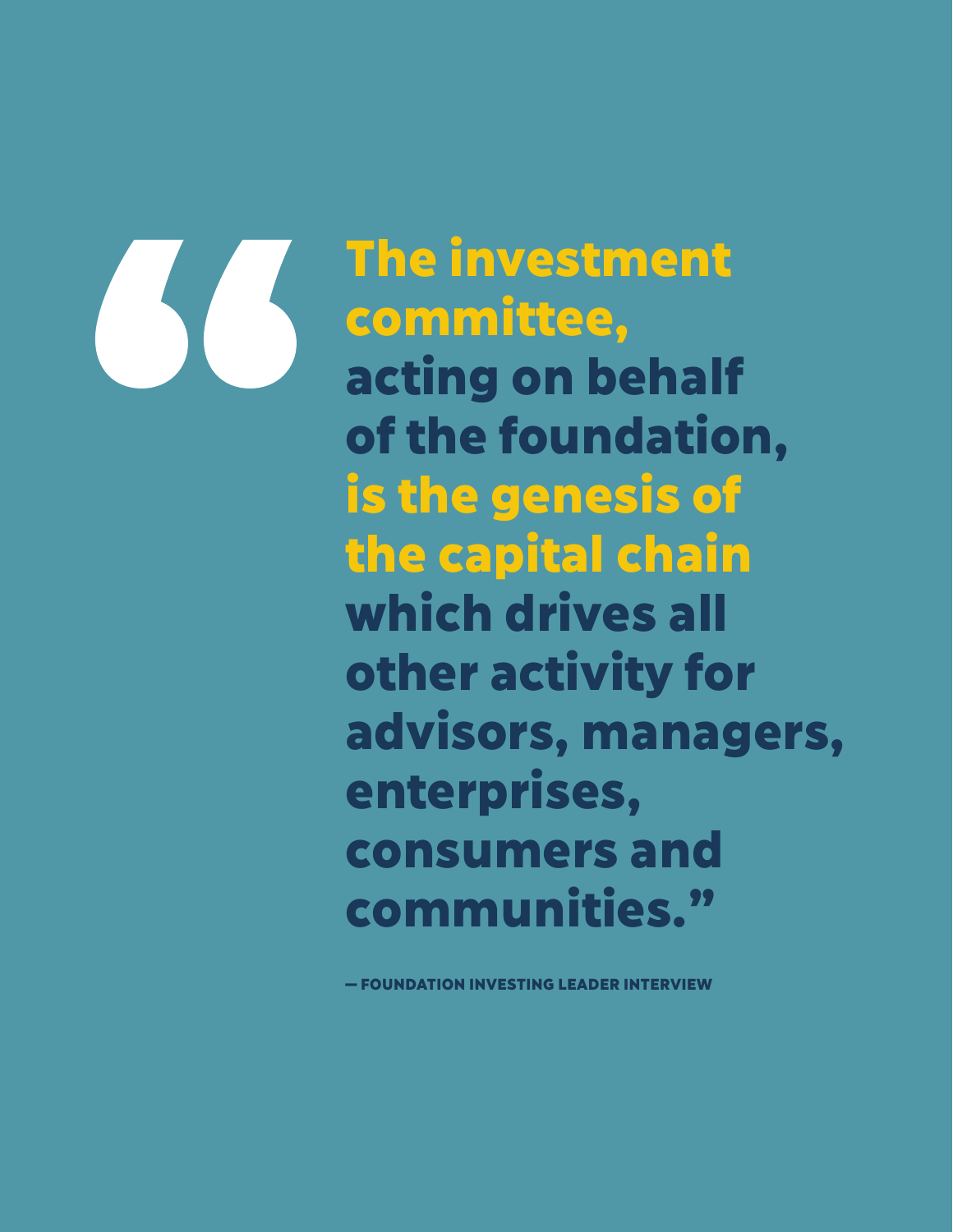

## The investment committee really is special.

**" Investment committees are where the action is."**

**—FOUNDATION INVESTING LEADER INTERVIEW**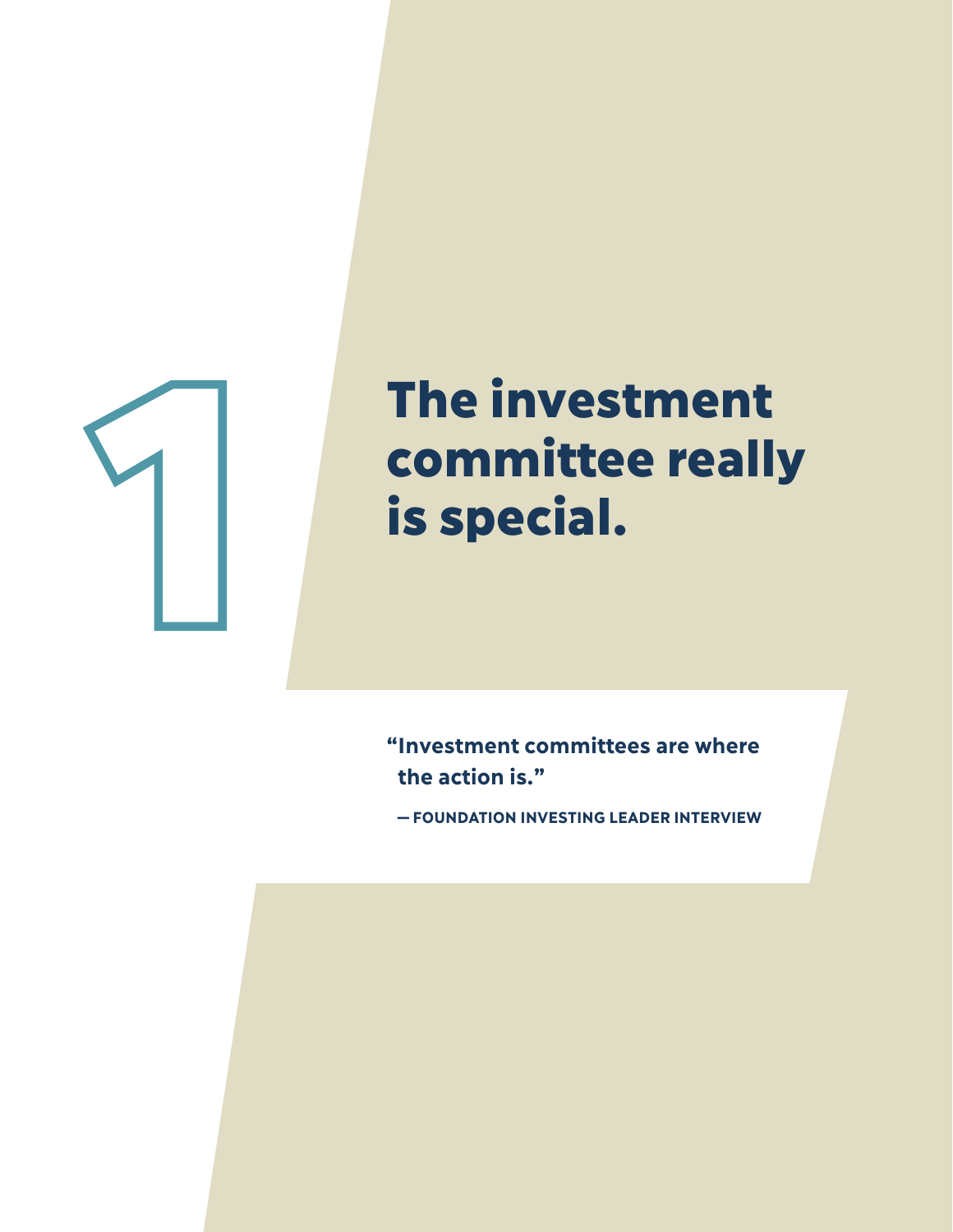#### LINCHPIN IN THE FOUNDATION BUSINESS MODEL

United States tax code essentially defines the foundation business model, which is to set funds aside from taxation, and manage them so that at least five percent of the assets are spent on charitable giving. This IRS rule strictly governs only private foundations, but it is roughly followed in many community and public foundations as well. While some foundations consciously spend down their base funds, the general business model is to treat foundation assets as a permanent revenue generator. By investing well, foundations can generate at least their target grantmaking amount, often five percent, basically forever.

The investment committee lives at the center of this unique business model. The committee is also, as one leader said, "the genesis of a capital chain" that is linked to and influences money managers, investees, consumers and communities.

This critical role is played by trustees who make an extraordinary commitment to manage very large amounts of someone else's money, usually without compensation. Many on the committee come from "money" businesses like banking, real estate or accounting. Still, it could be a

member's first experience with the investment theories that drive the Investment Policy Statement (IPS). Any gaps in the members' expertise are filled by professionals and firms hired by the foundation to carry out the committee's wishes and to staff the committee. These paid positions provide continuity to fund management, as members term on and off the committee.

Being on the investment comittee can be extremely interesting and satisfying work. Still, the investment committee is rarely sold as the "fun" trustee assignment. And, as core as the work is, this group is rarely featured with a photo on the first page of the annual report.

#### A NATURALLY CONSERVATIVE AND CAREFUL CULTURE

Investment committee members really feel the weight of fiduciary duty (more on this in Idea 5). They are responsible for a lot of money, more than most members regularly manage, and it is not theirs. The money could have a long history, which they are now part of. And of course the funds they generate are acutely important to fund the mission, both today and tomorrow, creating dueling investment imperatives for safety, income and growth.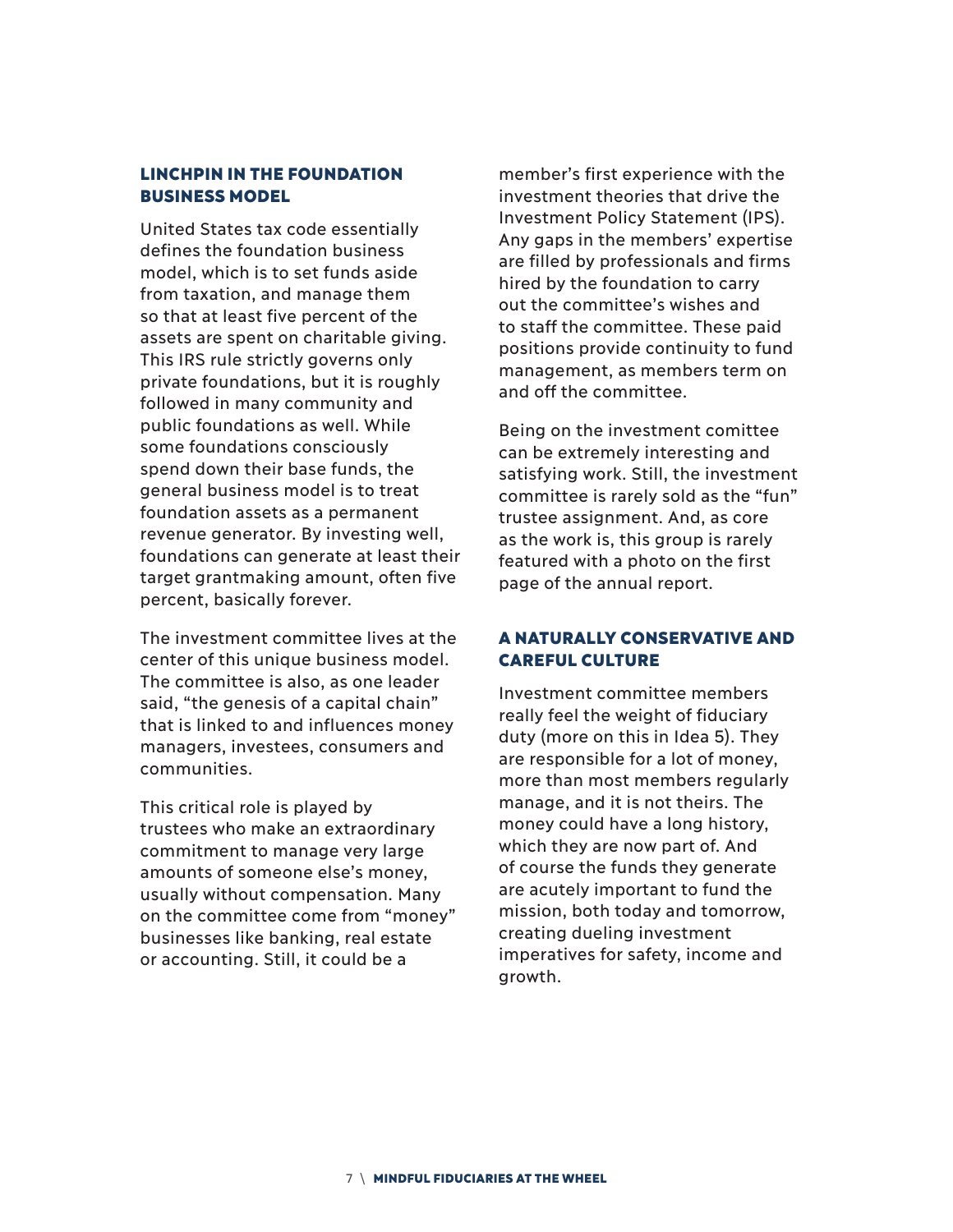All of these influences make the fiduciary duties of care, obedience and loyalty very present for members, and they pull the group's behavior in a careful and conservative direction.

Group dynamics also contribute to conservative behavior on the committee: most members don't know each other prior to joining the committee, and some are not experts in investing, even if they work in accounting or business management. They could be successful professionals who are learning – and applying – portfolio management theory "on the job" in front of other high-status strangers. That is almost the definition of low psychological safety, and it naturally begets a cautious committee culture.

One investing leader described committee dynamics this way:

"Making decisions by committees is fundamentally hard. And on investment committees it is a volunteer position. It doesn't set you up to take risk or really put yourself out. Everyone cares deeply, but it takes three years to learn the job, and then you are gone. There is low psychological safety."

#### LIKE MANY GROUPS OF FINANCIAL EXPERTS, INVESTMENT COMMITTEES CAN BE STUBBORNLY NON-DIVERSE

Most foundation investment committees are subsets of a larger board of directors, or they might comprise the entire board. To the extent the main board is not diverse, the investment committee will likely follow suit. But even when there is a concerted effort to diversify a foundation's board, trustee recruitment often focuses on experience with the foundation mission. That can leave a few board slots that are formally or informally reserved for successful businesspeople who "get" money and can oversee foundation investments. In this way the recruiting pool for the investment committee is funneled toward "finance" people, a group that tends to be older and white, and to under-represent women. As discussed in Idea 6, it often takes a deliberate effort to form a diverse foundation investment committee.

#### INVESTMENT COMMITTEES HAVE UNIQUE STRENGTHS

To the uninitiated, the task of financial oversight might seem rote, technical and devoid of soul. But there is actually a lot of creativity and comradery in work. And, members bring natural strengths to work on racial, gender and social equity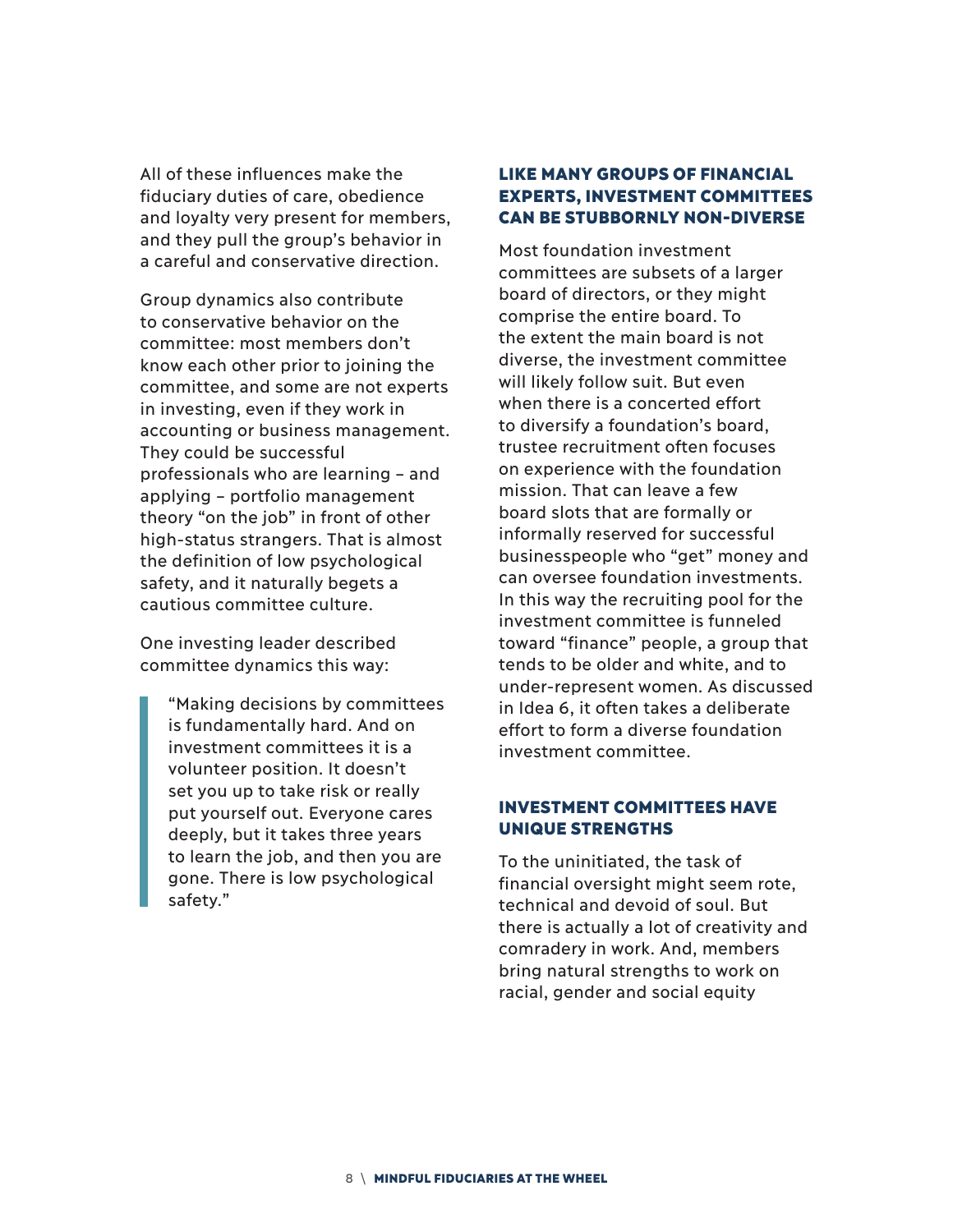initiatives. For instance, skilled investing people can see and act in complex three-dimensional systems. They think "mathematically." They know where the levers are in transactions. They may not enjoy working out-of-the-box, but given a defined box, financial people are talented and creative engineers.

In the current urgency to change the way we invest, foundations will really need to call on these inherent investment committee strengths. At the same time, however, it is important to support the safety members derive from the conservative and careful investment committee culture. Many of the ideas in this publication deal with just this balancing act: how to support innovation and redefine fiduciary caution, in order to take us beyond today's conception of investing success.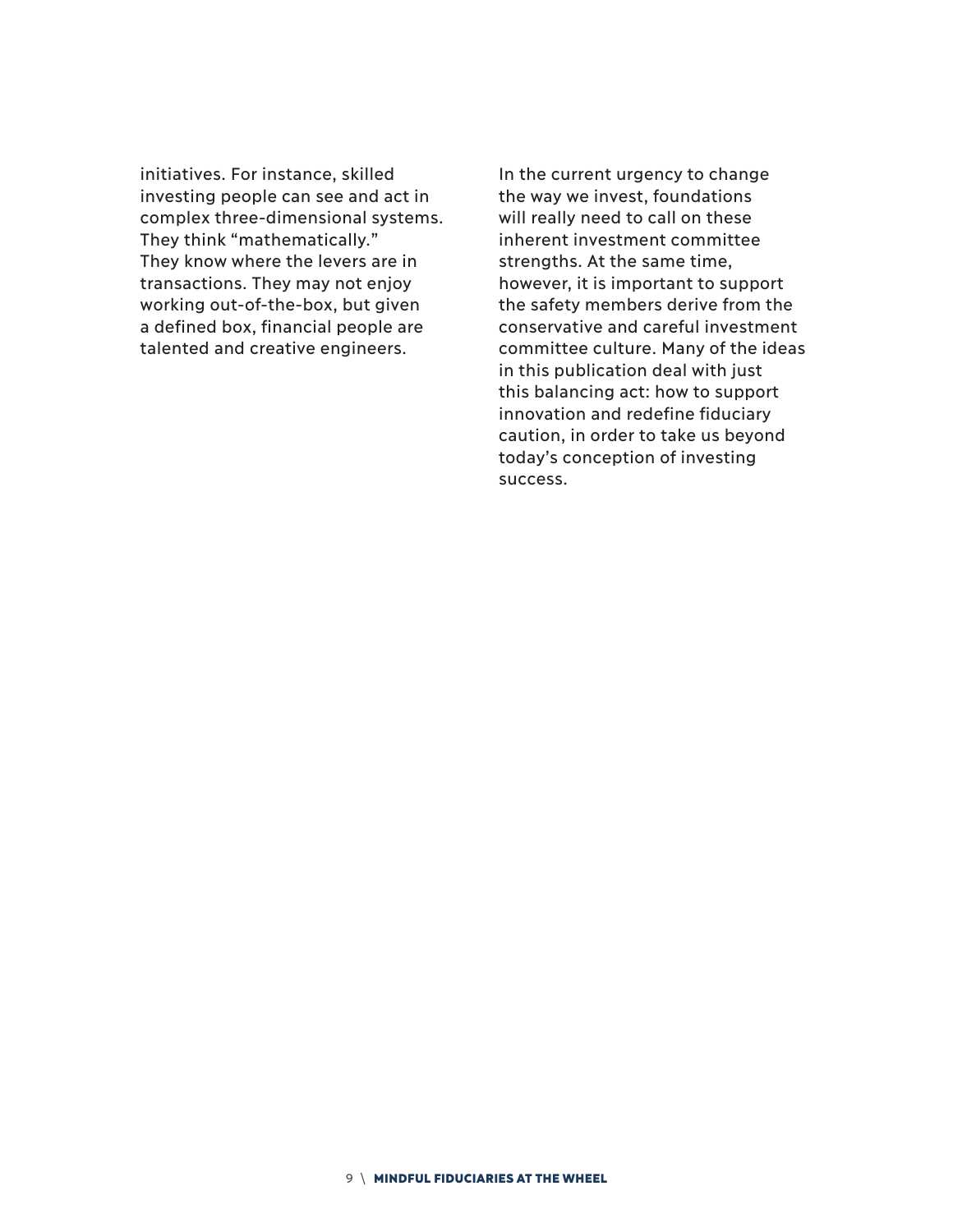

## **Reflecting on** equity issues can change **Surfall of the Second Security issues<br>Surfall perspective.**<br>Perspective.

**" For me it was new mindset, that came from hearing and understanding history, and building a shared experience on the committee."** 

**—FOUNDATION INVESTING LEADER INTERVIEW**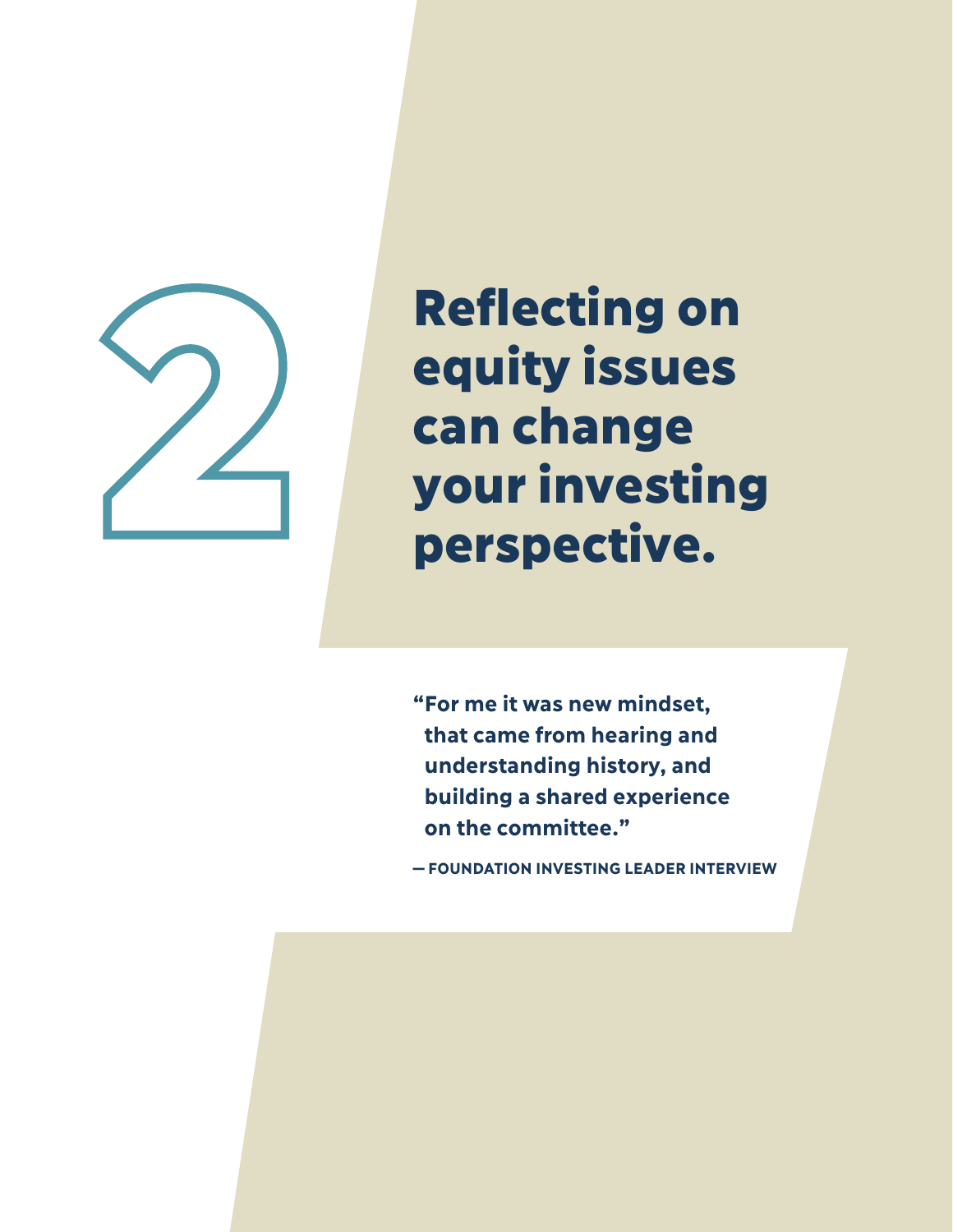#### FIRST BUILD SHARED KNOWLEDGE AND TRUST

Many foundations across the United States want their investment committees to act on issues of racial and social injustice. But a lot of committees don't feel ready. They don't know how to balance the duty to promote racial and social justice, with the duty of maximizing returns on the portfolio. They need time to feel their way through complex issues, together, and then think through an investment response that is appropriate to their foundation. They need to do this while they continue to oversee millions of foundation dollars that are already invested in the market.

Leader after leader emphasized how important it is for committees to create both time and safety for members involved in this process. It can take a lot of trust to have vulnerable and often very personal conversations about racial, social and gender equity. However, as noted in Idea 1, investment committee members may not know each other well, and they tend to work within a careful and cautious committee culture. These norms don't always translate perfectly to the pain and possibility that trustees are now asked to contemplate. So, investment leaders advised carving out plenty of time dedicated to learning and discussion. This allows members to develop their reflective "muscle" around justice issues.

#### LEADERSHIP MATTERS

Leadership by the chairperson of the investment committee can be crucial in the learning and reflection phase. Committee members feel an immense responsibility as managers of someone else's money. (As one leader bluntly put it, "we don't want to screw up the endowment.") A chair who is a solid and experienced investor and is also self-reflective and curious sends a powerful signal that reassures members about the process. Along the same lines, it is helpful that any outside consultants in this process have a practical understanding of investing, and basic respect for the work of the committee.

Finally, many leaders pointed out that few investment committees initiate a process reflecting on racial, social and gender equity absent a governance mandate from the foundation:

"When the board makes a commitment (and purses training) it creates an expectation that the committee will undertake a process to apply an equity lens to its work, and establishes the authorizing environment for approaching endowment management and decision-making differently."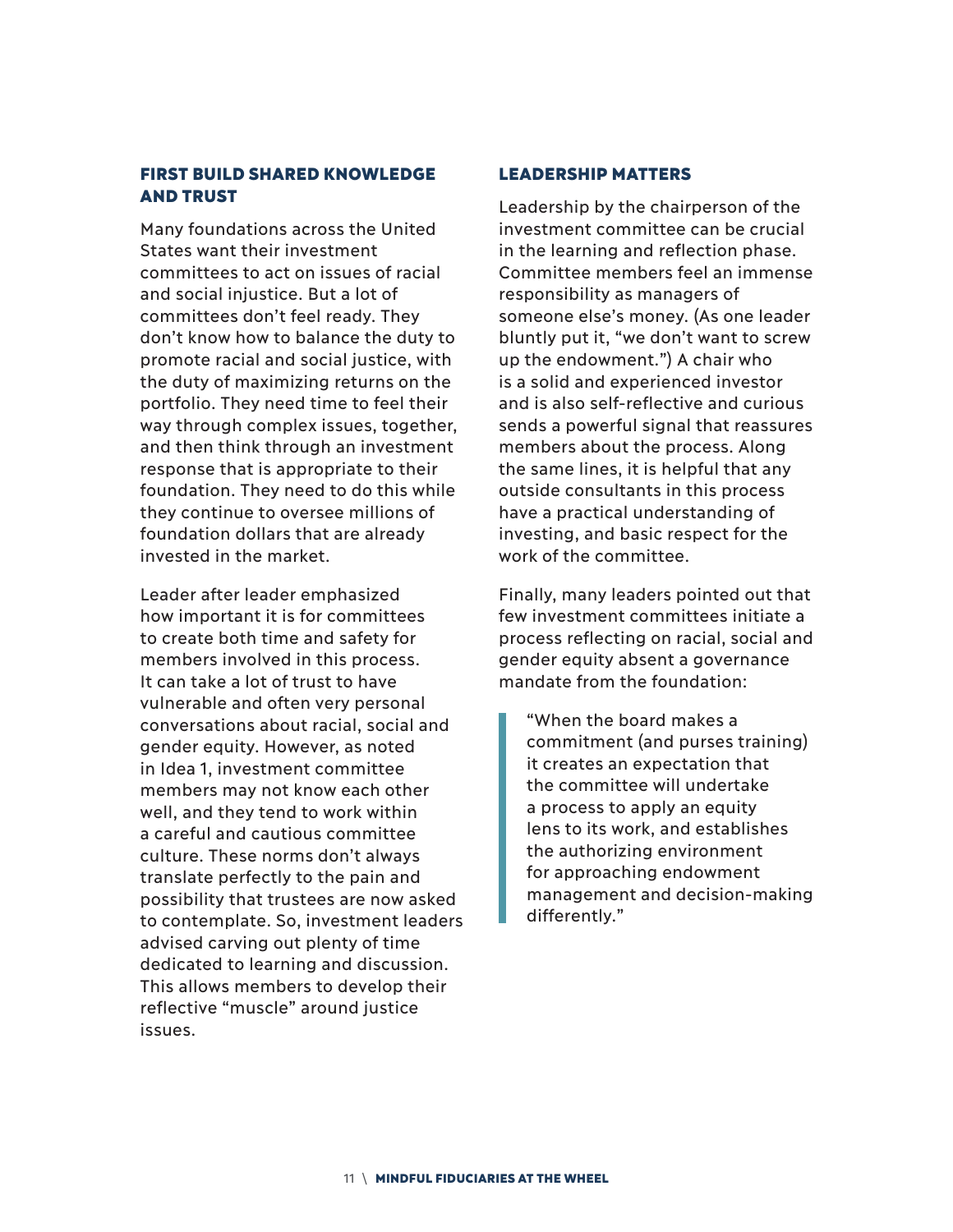#### COMMITING TO DEEP WORK

Books and books are written on the personal, organizational and systems questions that committees address when they take on racial, social and gender equity. We don't attempt to catalog all of that content. On the following pages, however, we organize the stories that we heard into a framework. We hope this allows other investment committees to survey the scope and content that peers have covered as a reflective process. One leader emphasized that this "deep work" requires a significant commitment of time and resources, and is most likely a foundationwide commitment, as opposed to a stand-alone investment committee initiative.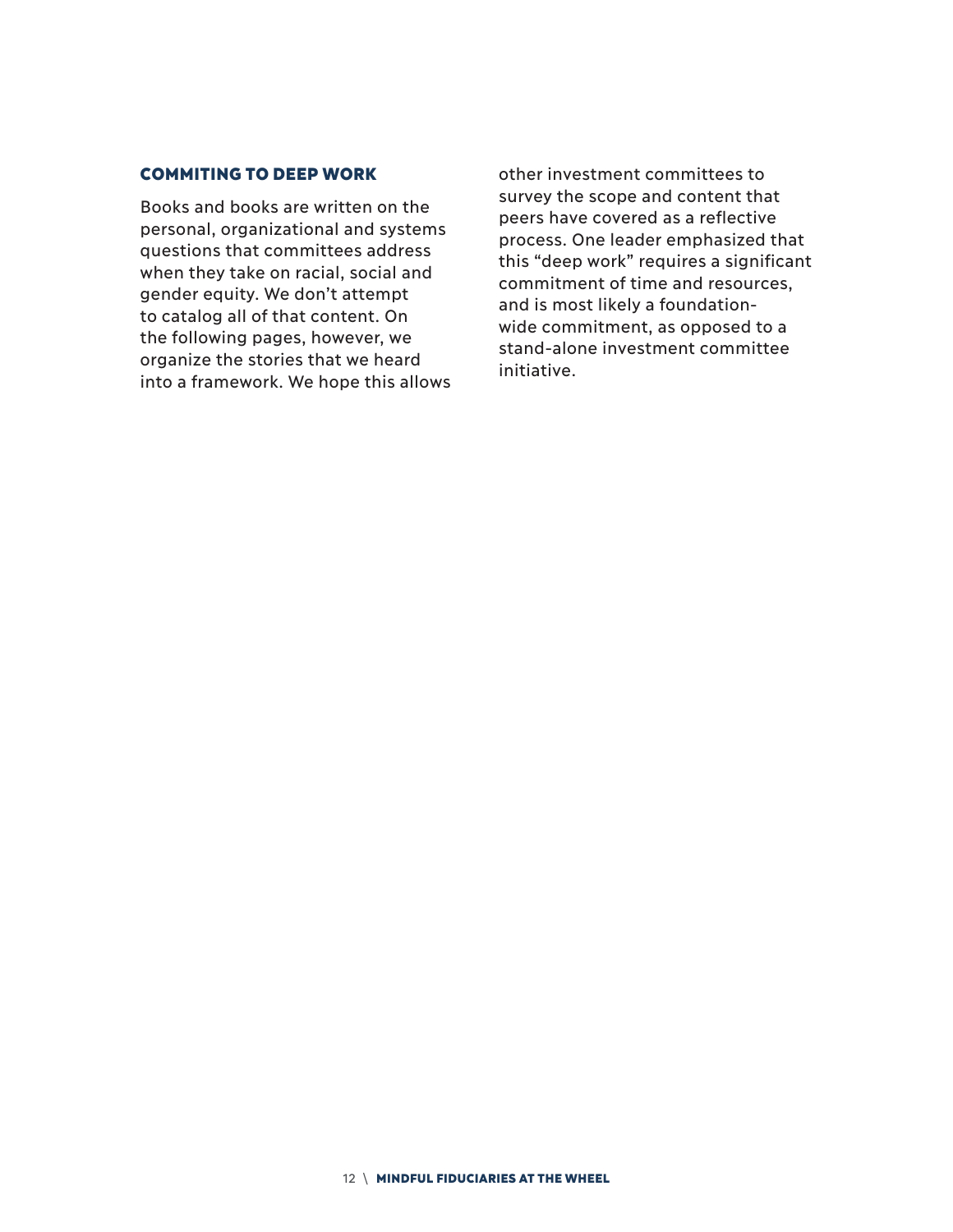#### INVESTMENT COMMITTEE REFLECTIONS ON RACE, GENDER AND SOCIAL EQUITY

Leaders did not describe a prescribed, linear path that investment committees take when they choose to reflect and learn about equity topics. Nevertheless, a pattern of inquiry emerged, with committees moving fluidly between three perspectives on equity issues: personal, organizational and whole-system. We organized the stories we heard around these perspectives, to give other investment committees a sense of the scope and content of an investment committee exploration of equity issues.

- **PERSONAL:** Examining the concept of implicit bias, and inviting stories of how racial and social discrimination has been present in your own life and in the lives of people you care about.
- **ORGANIZATIONAL:** Taking stock of your foundation's story the history of assets you oversee – and its mission. Perhaps looking closely at the foundation's investment holdings, and whether they currently help or hurt the social justice aim of the mission.
- **SYSTEMS:** Thinking broadly about the history of racial, social and gender injustice. Seeing how the foundation fits into larger economic and social systems that often perpetuate injustice.



Engage and enter at any point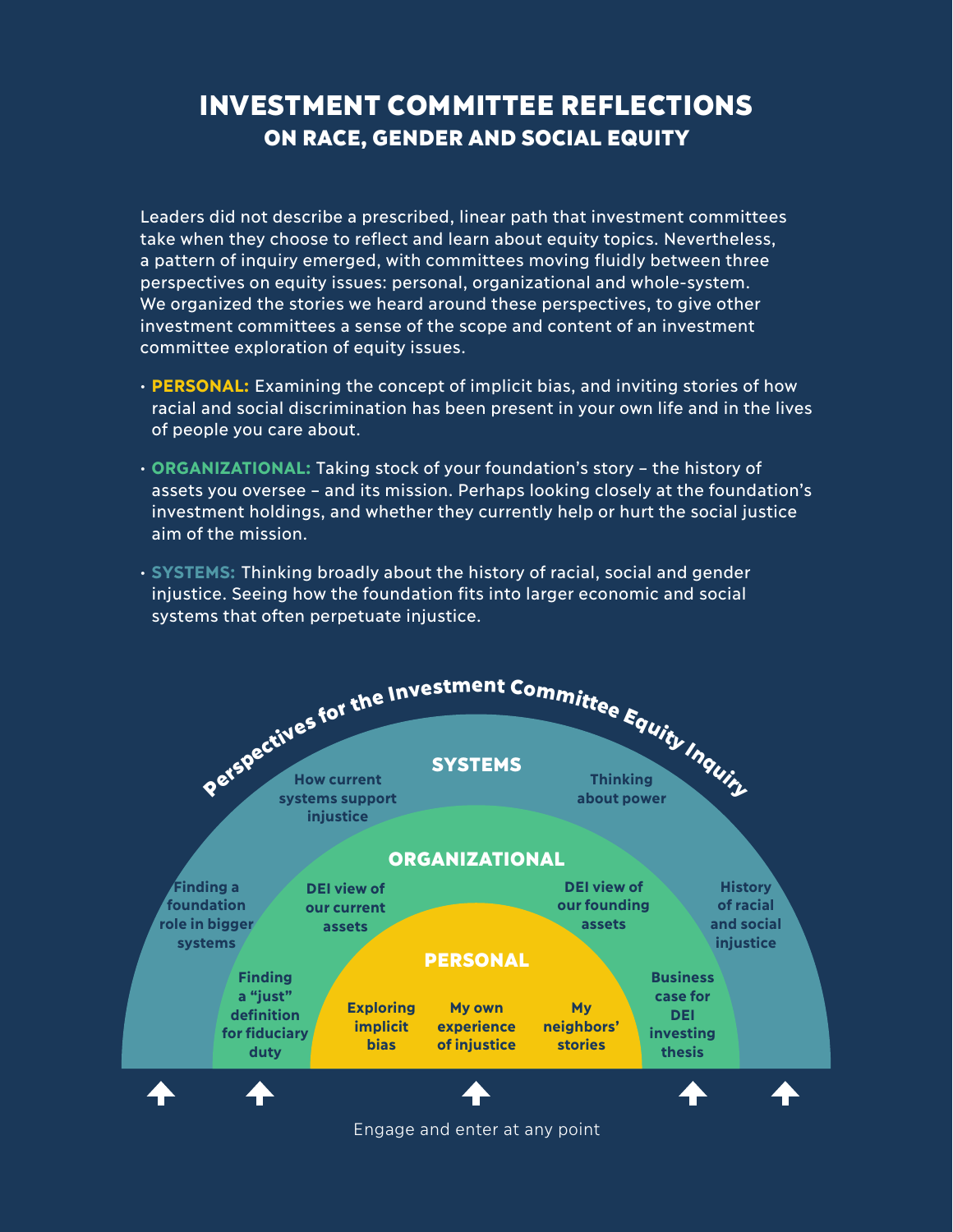

#### PERSONAL PERSPECTIVE

This is about how injustice affects real people every day. Committee members consider their own personal biases and experiences, and they hear the stories of other people. They can relate to information about injustice that is presented at the personal, human scale. The conversations lead to their own core beliefs about what matters and what is right. Sharing these thoughts, many committees gain a visceral sense of purpose around racial, gender and social equity.

Some topics addressing the personal perspective include:

#### **Exploring Implicit Bias**

The beauty of looking at implicit bias is that each of us is a walking example of being hard-wired toward bias. "Once you roll up your sleeves and look, you see that injustice is structured into the way we treat each other as human beings," one leader explained. Members build trust, humility and respect for each other as they work through this concept. As members explore implicit bias, they begin to understand that working toward fairness and justice requires extra effort.

A conversation about implicit bias is a risk if the committee does not have an open culture of communication, as it touches deeply personal behaviors. But there can also be a huge payoff – leaders told us that when members engage at a visceral level with their own bias issues, they open up to injustice issues. They get curious, and they have an empathic response that lays the foundation for an authentic and committed DEI perspective.

#### **Hearing Stories of Discrimination from Peers and Community Members**

Trustees, community members or grantees might relate their own lived experiences of being excluded or harmed based on their race, class or sexual identity. The stories from our peers on the committee, or people we know in the community, can lead to a powerful reckoning. In one foundation's example, a trustee listened as community members described their experience of Jim Crow practices at his own family's business. This wrenching experience was a pivot point for trustees to decide to commit to investing methods that incorporated racial justice values.

#### **Ongoing Opportunities to Learn and Reflect from Stories**

Many committees hold book clubs, or sponsor regular conversations that allow trustees to learn and reflect together. One committee schedules regular presentations that highlight the specific perspective of one of the nearly 50 subgroups of Asian people whom the foundation serves. Staff and board members are welcome to join the dialogue. "We have really elevated the conversation to be rich, evolving and pervasive, something that people think about on a daily basis," this foundation's representative explained.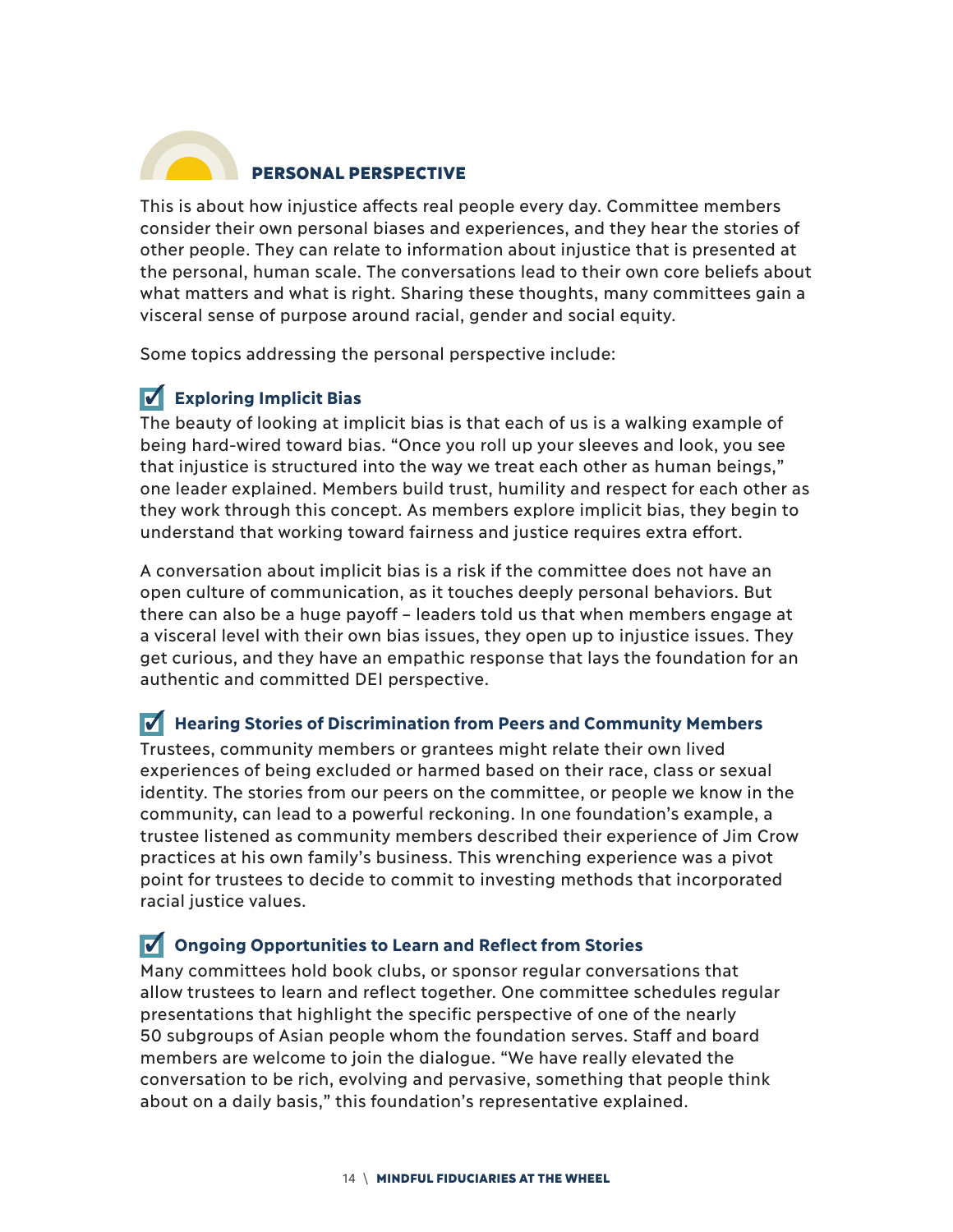

#### ORGANIZATIONAL PERSPECTIVE

Here trustees turn their attention to equity issues at the foundation level. We all hold a mental model of our foundation: why it exists, how it does good in the world and what my job is when I am a fiduciary for the operation. Now we add a question: how are racial and social equity threaded into this model?

As one leader explained, any one foundation is "a confluence of policy, practice and culture" that can be examined to see how it may support and help perpetuate larger systems of injustice. Some topics for exploration at the organization level include:

#### **Reviewing the Story of the Foundation's Founding**

Foundations might review the origin of their endowed assets from an equity perspective. In one example, a health foundation realized that their original assets came from a hospital that was established in part to care for People of Color who, in the early part of the last century, were excluded from other hospitals. This energized the investment committee to include racial equity as part of its criteria for managing those funds. This was a natural responsibility that flowed from the roots of the hospital's wealth.

The family of another foundation's founder came to the United States on the Mayflower. They were social justice refugees fleeing religious discrimination. But another part of the story is that the family wealth resulted from the taking of land from Indigenous people. This was a new perspective on the founding assets, and it widened the committee's sense of fiduciary responsibility to include historic stakeholders, and those who might be collaterally affected by investing in the present day.

#### **Assessing Our Own Diversity**

Many foundations find a startling lack of racial, class and gender diversity on their staffs, on their boards and especially on the investment committee itself. The same lack of diversity is found on the staffs of outside advisors and fund managers who are entrusted with foundation assets.

Most investment leaders cautioned that lack of diversity is just the tip of the iceberg for many foundations. Before rushing to recruit new people to staff and govern their investing, the committee should do the fundamental work to center racial and social justice in their core investing values, policies and practices. (This is the topic for Idea 6.)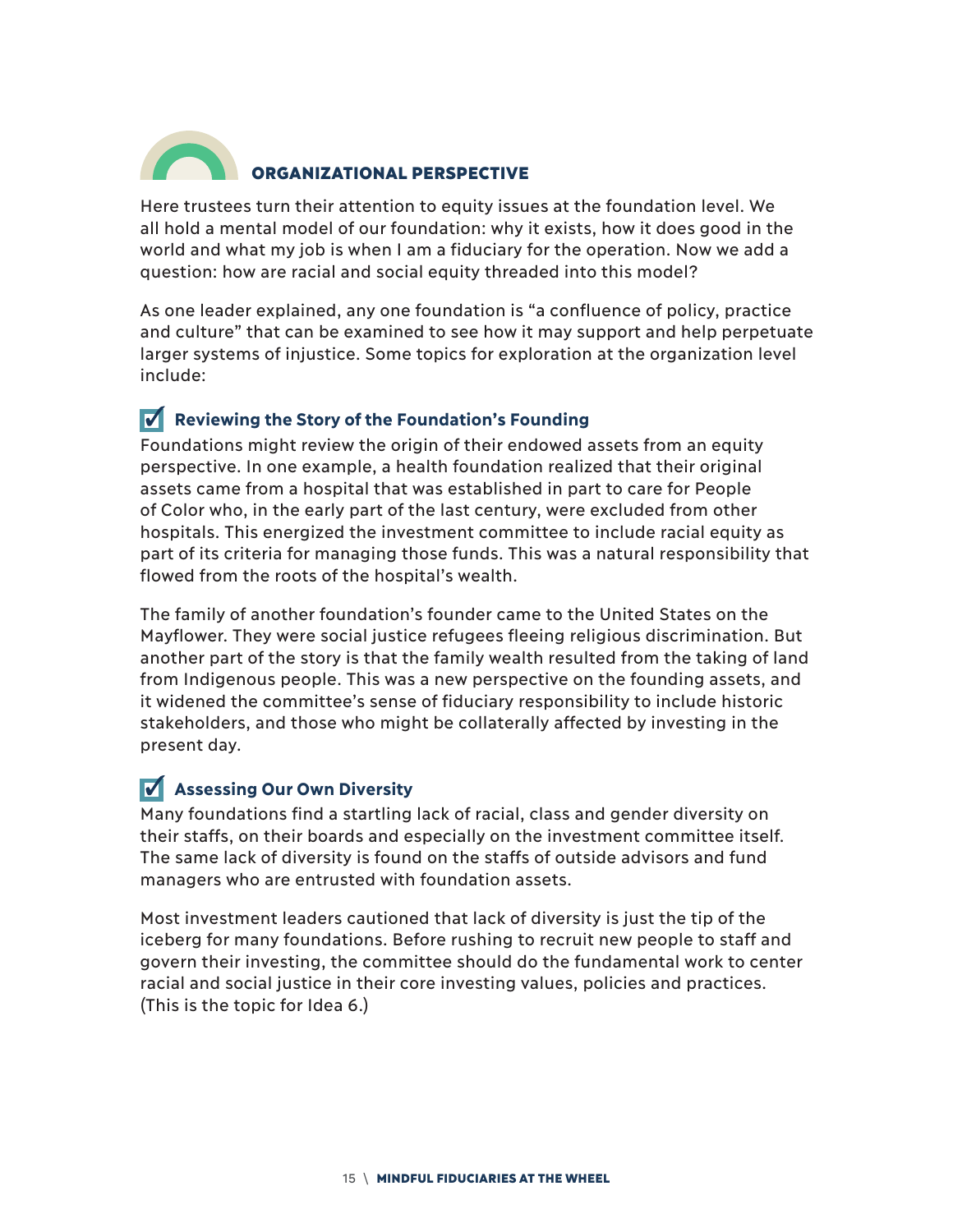#### **Assessing Our Portfolio**

An obvious question for investment committees is whether the current endowment holdings are "good" or "bad" from an equity perspective. They ask the outsourced chief investment officer or another consultant to help them with this assessment. Foundations often create their own measures for racial, social and gender impact in the portfolio, because the tools are not very well developed in the investment industry. The point is for the committee to look at the portfolio, and to learn and to work together on creating equity concepts for the portfolio. The exercise itself will clarify the emerging organizational perspective on equity and investing.

#### **Revisiting Fiduciary Duty**

Committees that adopt "DEI investing" often revisit and expand their notion of fiduciary duty. Applying an equity perspective, many find that their duty of obedience extends to a very broad set of stakeholders in the community. This is the basis, and the imperative, to try to new investing methods. (This is the topic for Idea 5.)



This perspective considers issues of injustice over time in the big, societal systems that the foundation is part of. Committee members explore how racial and social bias is built into laws, the economy and culture. They try to see where the foundation fits in this bigger, more layered context, and how best to implement its mission given this new perspective.

Here are some common explorations:

#### **V** Studying History and Systems Thinking

Committees take time to reckon with the historical role of genocide, land-taking and enslavement in building the wealth now held by relatively few asset owners in the United States. They see how present-day legal, financial and banking systems continue to prevent poorer residents and People of Color from acquiring education, credit and assets. This is the deep cultural mindset that accepts extraction of resources from those with less wealth and power, and from nature. Looking at history and thinking at a systems level, trustees recognize that as powerful institutional investors they are part and parcel of this system.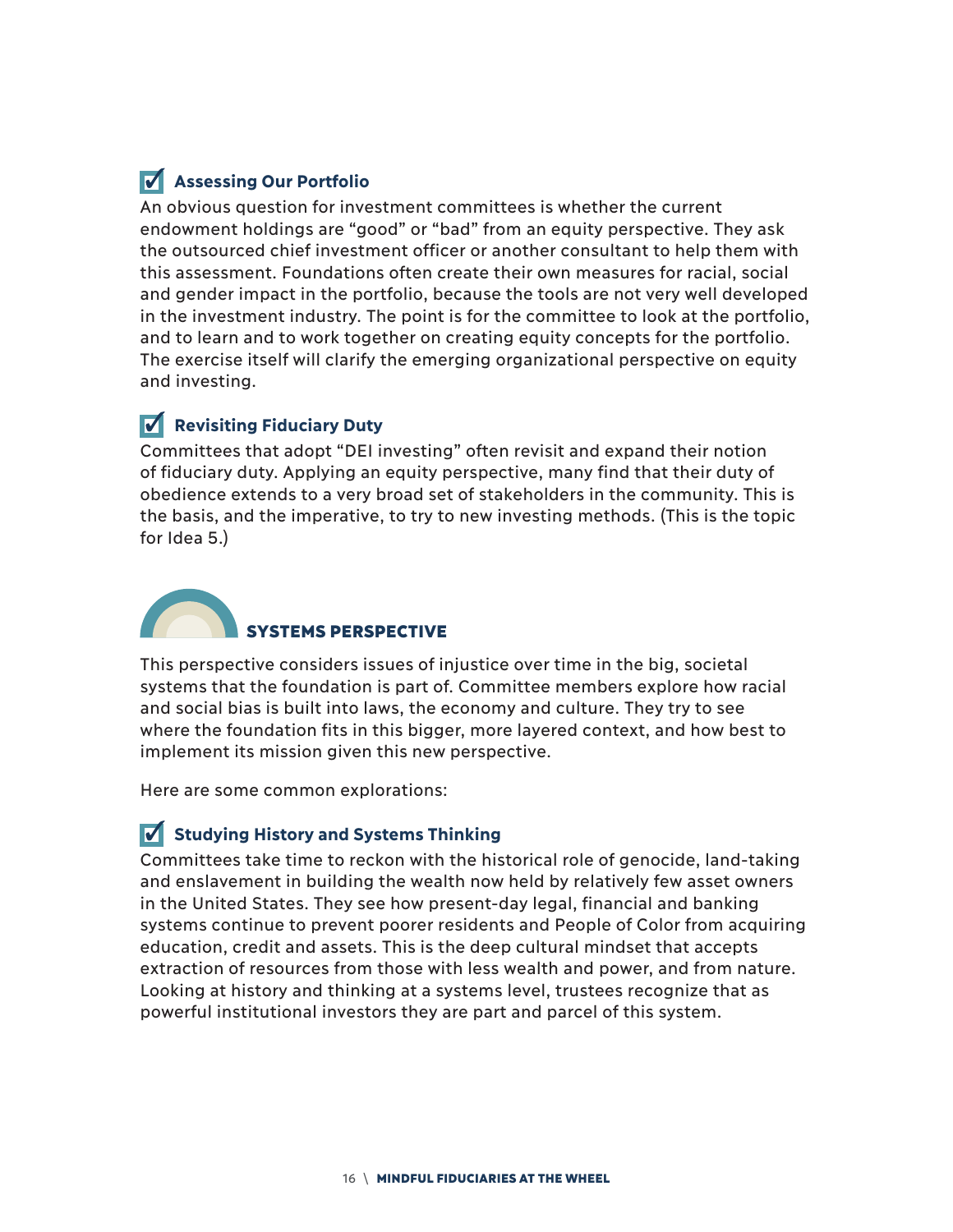#### **V** Seeing Our Own Power

Looking at historical and systemic injustice, investment committees inevitably arrive at the linchpin issue of power. As one leader said, investment committees are asset owners, on behalf of their foundations, sitting at "the genesis of the capital chain which drives all other activity for advisors, managers, enterprises, consumers and communities." Naming this amount of power is not always comfortable. But it can lead to clarity and action for the committee. (The topic of power is discussed more fully under Idea 4.)

#### **V** Considering the Foundation Legal Status

As part of "systems thinking," many investment committees examine the framework of tax laws that enable the foundation business model. Under tax code, foundations can isolate funds for private use without taxes, indefinitely, if they are "organized and operated exclusively for exempt purposes." Thus tax code defines a unique, tax-privileged role in which foundations exist in the system for one reason, which is to help people. Furthermore, this tax-exempt purpose should guide every single aspect of our operation. This logically includes the management of the endowment. Some trustees see these tax code rules as permission to bring racial and social equity into the investing process. Other see them as a mandate. (This is the topic for Idea 3.)

#### **Rethinking Investing Success, with a Systems Perspective**

After committees spend time in systems thinking, they often broaden their idea of "successful investing" of foundation assets. They tend to retain their long-term investing stance, and few change their appetite for strong financial returns. But they add new, social measures of investing success that they feel are intrinsic to the tax-privileged role of the foundation. (This is the topic for Idea 3.)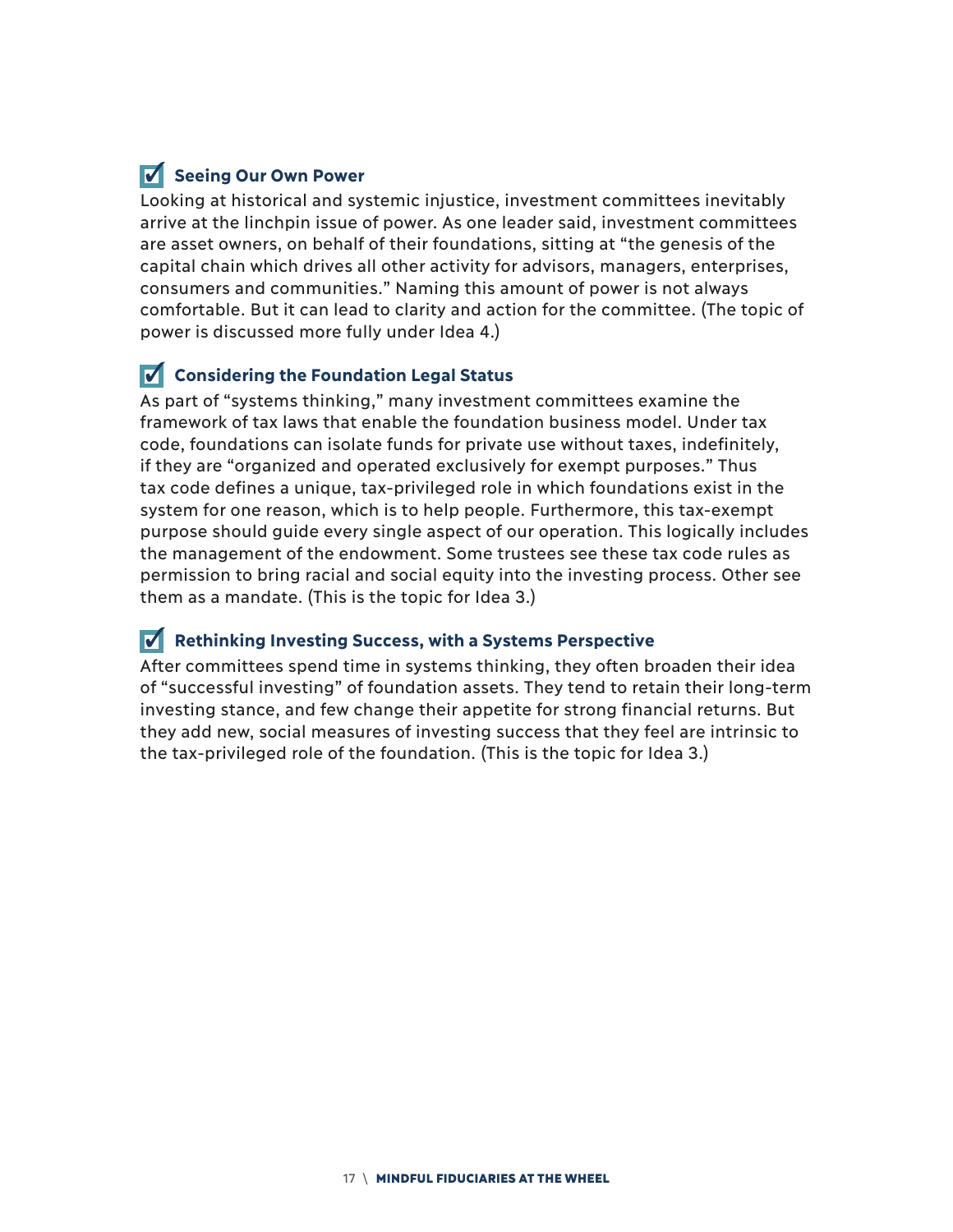

Foundations are in a special position to transcend modern portfolio theory.

**" The only reason to have an investment committee is to make investments with the non-traditional assets that define a foundation. You are wasting the potential of those assets under the traditional rules."**

**—FOUNDATION INVESTING LEADER INTERVIEW**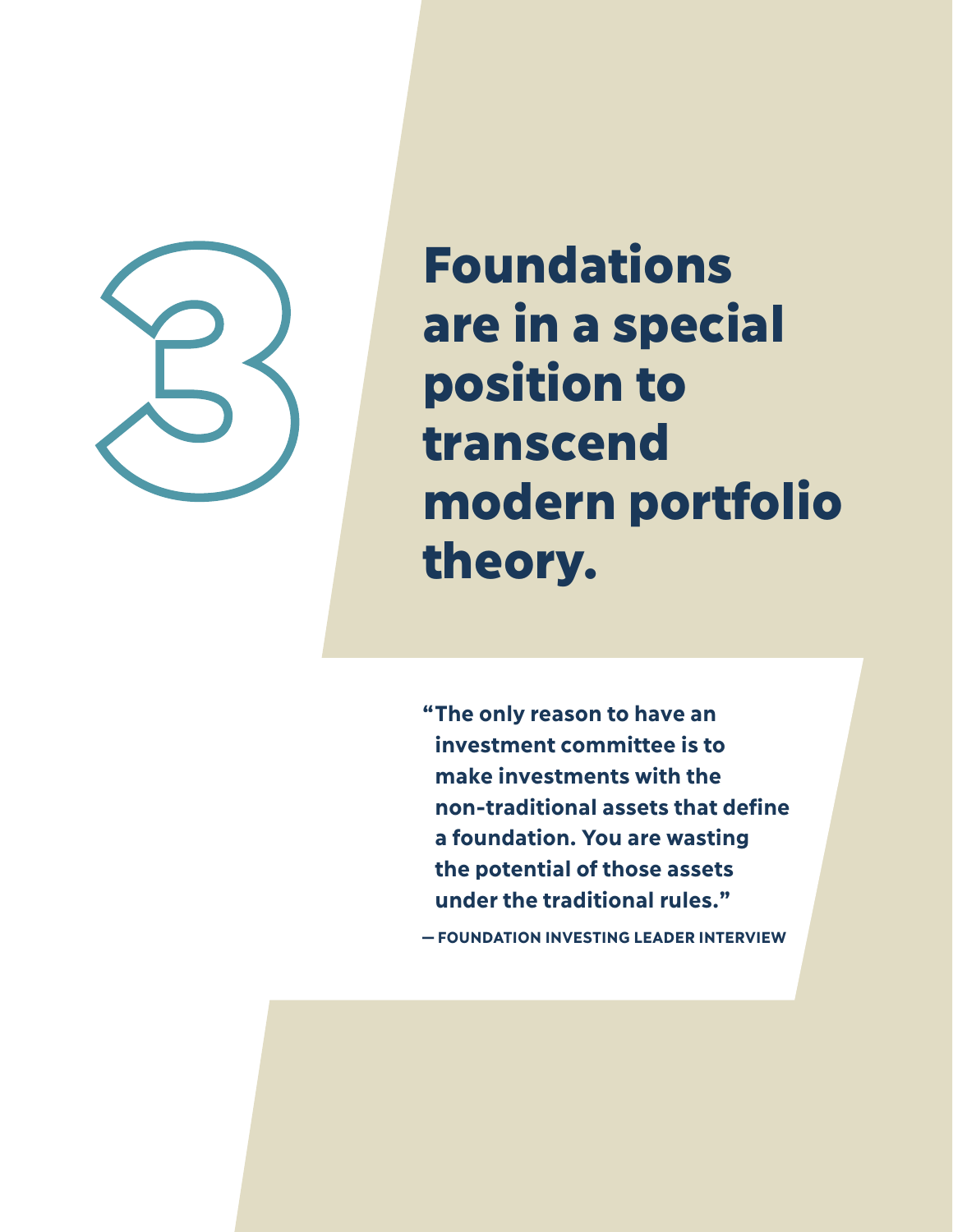#### A NEW DEFINITION OF INVESTING **SUCCESS**

For years, success in foundation investing meant earning enough returns each year to cover the grant payout, plus investment fees, plus inflation. This math will maintain the spending power of the foundation's assets in perpetuity, and it is the basis of most Investment Policy Statements. We then rely on modern portfolio theory to deliver the goods, applying technical risk models and constructing diversified portfolios that maximize the chance of reaching the desired returns.

But investing success is being redefined by committees. It is not so much that committees throw out the old goals. Rather, they add ideas for working with diverse managers, and getting portfolio money into the hands of people and communities who have been harmed by or left out of the economic system. This requires many investors to tinker a bit with the risk management prescriptions of modern portfolio theory. For instance, the committee might revisit the "gold standards" used to predict which managers will best serve the foundation's portfolio goals. They might consider smaller funds and shorter manager track records, if that is what it takes to get more highquality Black, Indigenous, People of Color (BIPOC) managers engaged with their assets.

One pillar of foundation investing success has always been the idea of maintaining assets in perpetuity. We did not hear a lot of investing leaders say that they are giving up on perpetuity, but they do seem more relaxed about it. Their attitude might be called "mindful." They don't feel they have to manage strictly for the "highest probability" of eternal life for foundation assets. They might be satisfied having "reasonable confidence" that the assets will be at work for a very long time.

All of these examples illustrate an evolving definition of success in investing as committees bring racial, social and gender equity into the conversation. Ultimately, it boils down to foundations testing and adopting new approaches to risk that expand the tools available under modern portfolio theory.

It is worth noting that large foundations have some advantages when it comes to testing new approaches to risk. Large foundations can make a number of experimental, institutional-scale investments, without seriously risking overall portfolio returns. In this respect, very large foundations are positioned to provide important leadership to institutional DEI and BIPOC investing, and we see that happening among the investors we interviewed. Smaller foundations, on the other hand, may be more closely tied to a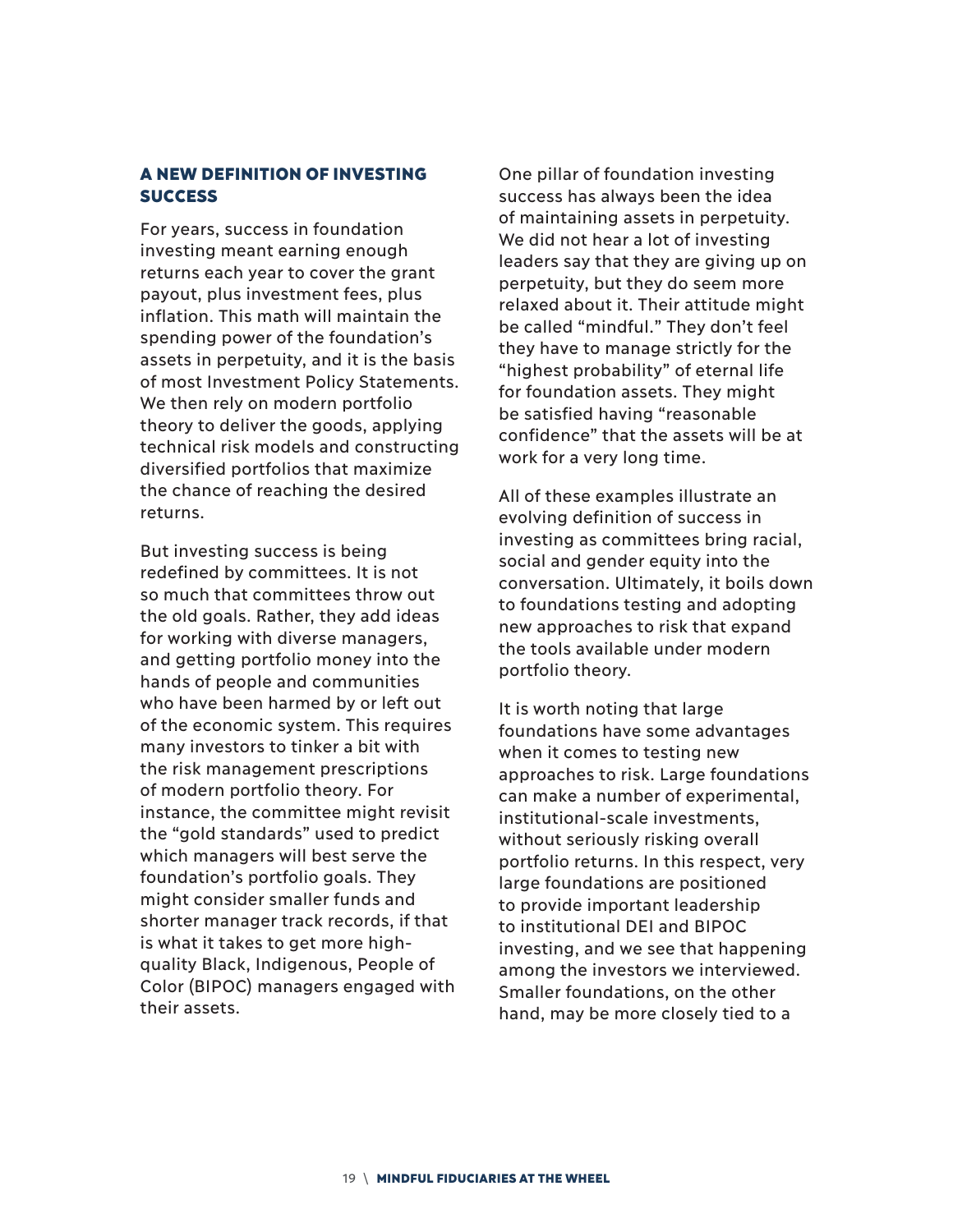particular place, and have the agility and relationships to make direct investments that reflect new racial and social equity goals.

#### IF NOT FOUNDATIONS, WHO?

Foundations hold a unique niche of privilege and power in society. Free from concerns over how to generate revenues, and operating outside the tax system, the philanthropy business model has driven the growth of a huge industry all its own. Philanthropy is worth billions of dollars, and it is serviced by its own professional class. The whole of the effort is legally required to advance social benefit. What all this means is that there is no institution in the world with more professional capacity, legal permission and scale to address racial, social and gender injustice as a systemic investing issue, than the philanthropic foundation.

Where some foundation leaders see these factors as permission to think big, others find a mandate:

"Our tax status demands that the capital we hold generates the most value for society that it can. In our foundation, we are not protective asset owners. We are proactive. We are interested in the power of community rather than a colonial community. We think our capital will create a lot more value that way."

We interviewed many leaders who echoed this sentiment. They underlined the special potential that philanthropy holds for leadership and mindful disruption of the traditional portfolio management model.<sup>1</sup>

1 For a more technical discussion of this critical issue, please see *The Future of Responsible Investment and Modern Portfolio Theory* by Saphira Rekka and Anne-Claire Bouton for Principles for Responsible Investment (PRI).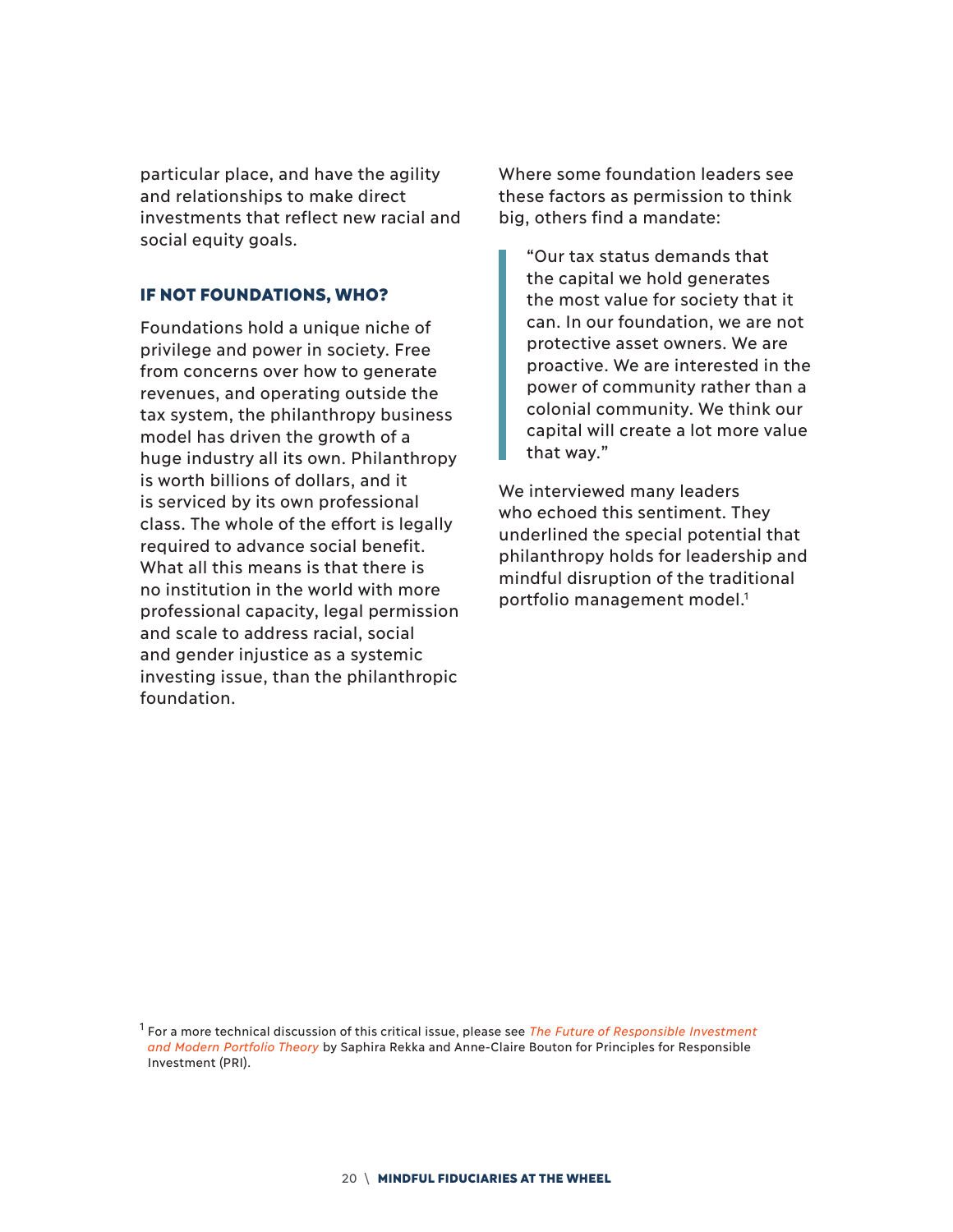## We are talking about power here.

**" The DEI conversation is just a starting point to questions of power and systems change."**

**—FOUNDATION INVESTING LEADER INTERVIEW**

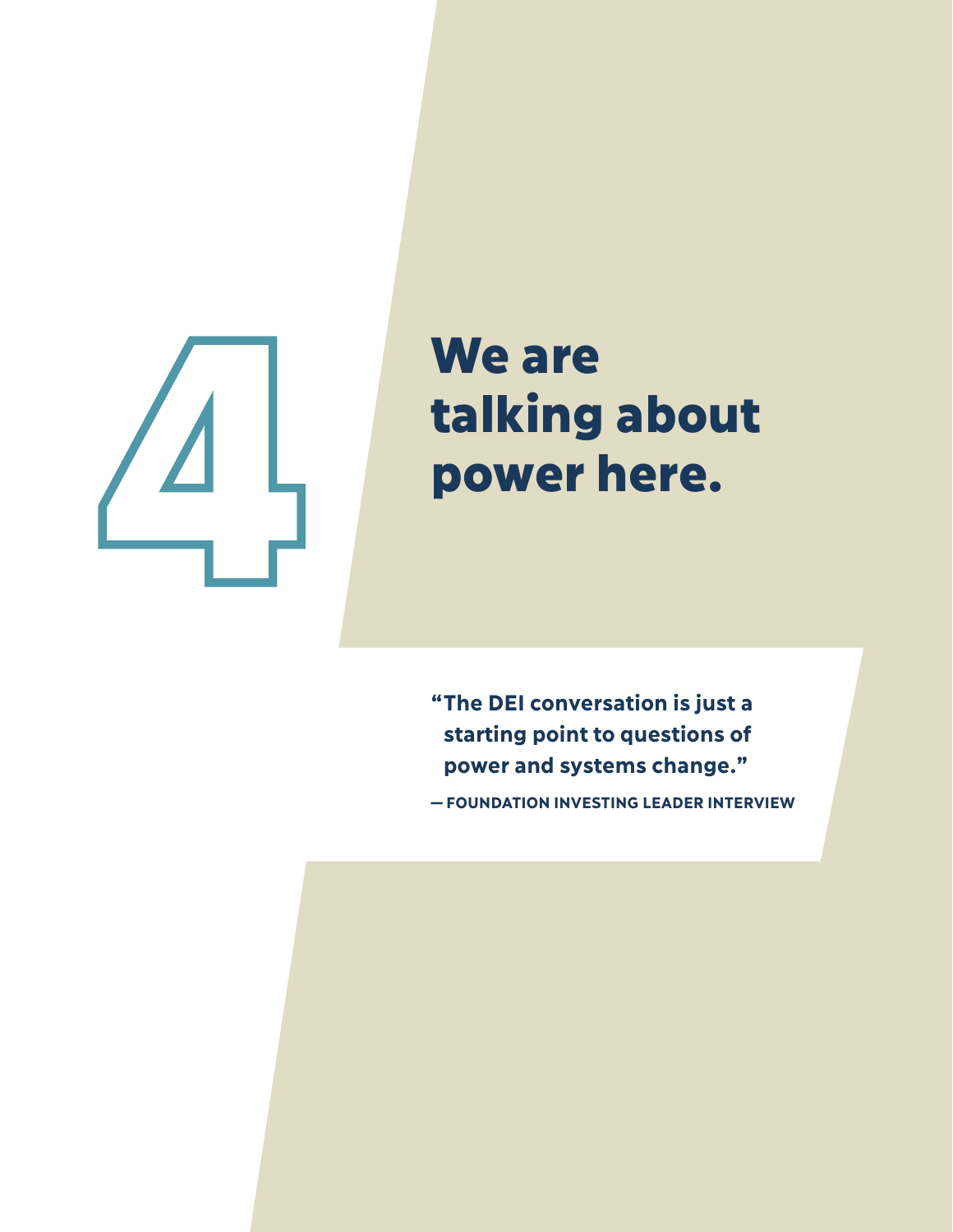#### BRINGING POWER INTO THE CONVERSATION

The investment committee's discussion of racial and social justice will inevitably come around to issues of power. Members confront questions of who has power in our society, and who doesn't. They consider the power they hold personally, sitting on the committee, as well as the power of the foundation within the larger investing ecosystem. They may wonder how the foundation can build the power of people and groups that have been harmed by or left out of the economy, and where investments fit into that work.

While at times it seems like the world's most timeless, unsolvable issues have landed in the wrong room, many committees find that naming the enormity of power disparities lights a fire in them to get started, somewhere.

#### ENGAGING POWER DYNAMICS IN GRANTS AND INVESTMENTS

Some foundations are naturally engaged and fluent in power conversations:

"Talking about power was a natural evolution for us, because we grew up seeing people with fancy degrees and suits who were not from the community telling us what we need. We did not benefit from that culture so we don't have the

fragility about the status quo. But the reality of our philanthropy is that we have a lot of power. And, we have to lean into the discomfort of holding all that power."

For this foundation, power is a conscious dimension of both grants and investments, and the two activities often work together, in an approach called integrated capital. The foundation makes very long-term grants for general operating support, with the overt goal of building economic, political and cultural power in a community's anchor institutions. The local institutions can become part of the foundation's investing process, advising the committee when investments will affect their interests.

Another foundation imagines divesting power, along with money, to the community level:

"Dispersion is the word: dispersed money, expertise and other capitals. We want to get smart about the integrity of the business models that we invest in, and whether they will create the regenerative capital the community wants and needs. We are interested in the power of the community. Ultimately, our value might be to organize our assets into a dispersed association of assets in various communities."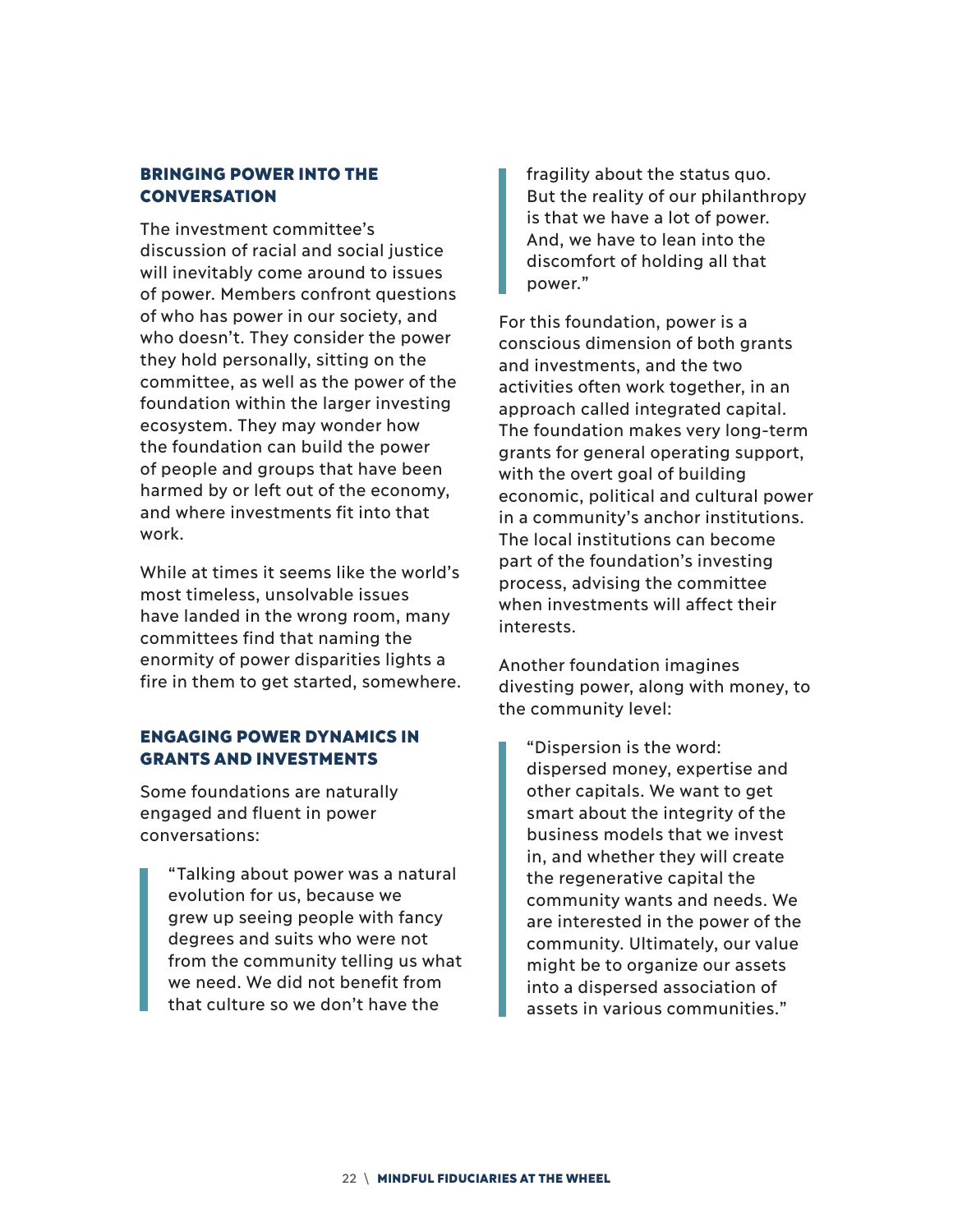#### THE CRITICAL ROLE OF ACCOUNTABILITY

The practical expression of power, one leader emphasized, is accountability. The investment committee is held accountable to the board of directors, and it also holds accountability relationships with foundation staff and with outside consultants and managers.

"At each relationship layer, there are opportunities for accountability, for process and results, toward racial, gender and social equity, in an industry that has operated without scrutiny for ways it generates and perpetuates inequity. How the investment committee approaches this can vary, but holding different stakeholders accountable for results is crucial."

#### THE POWER OF FOUNDATIONS IN THE BIGGER SYSTEM

Some investment committees think about the collective power foundations have within the investing industry. For instance, collective foundation demand has been instrumental in getting advisors and funds to find and present investments that engage BIPOC managers and enterprises. One foundation is very conscious

of wielding this power, talking about building a "culture of DEI" with its investment advisors, with the expectation of "a 100 percent diversity search" on all investments. This committee wants advisors to dig beyond the ownership level of companies, and into the middlemanagement layers which better indicate the diversity of a company. The foundation is essentially recruiting advisors as partners and co-builders of a more diverse investing system. The foundation leans into its power to encourage new practices and approaches to take root in the industry.

Each foundation has to weigh and choose its own appropriate wielding of power. Whatever direction that members take, the point is to recognize power, and do something with it. As one leader summed it up:

"We have to just name the power we hold – after all it enables us to do what we do. But let's do something different – don't make money at the expense of other people. Democratize the investments and the investment process. Support organizations that are building power – political power, and also economic and social power."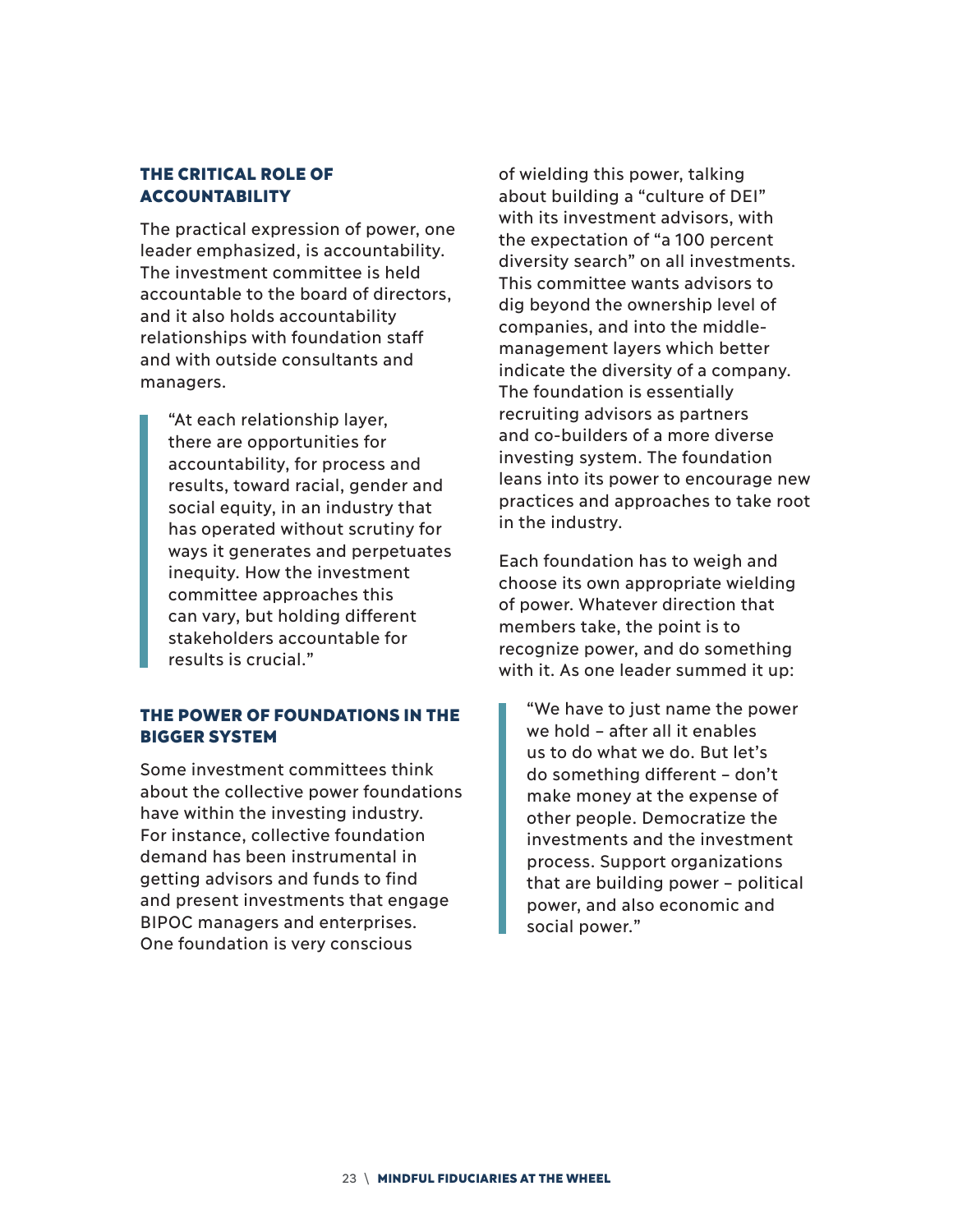

## Fiduciary duty is ready for version 2.0.

**" When we started using an equity lens, we just became very clear that our stakeholders – our shareholders if you will – looked very different."**

**—FOUNDATION INVESTING LEADER INTERVIEW**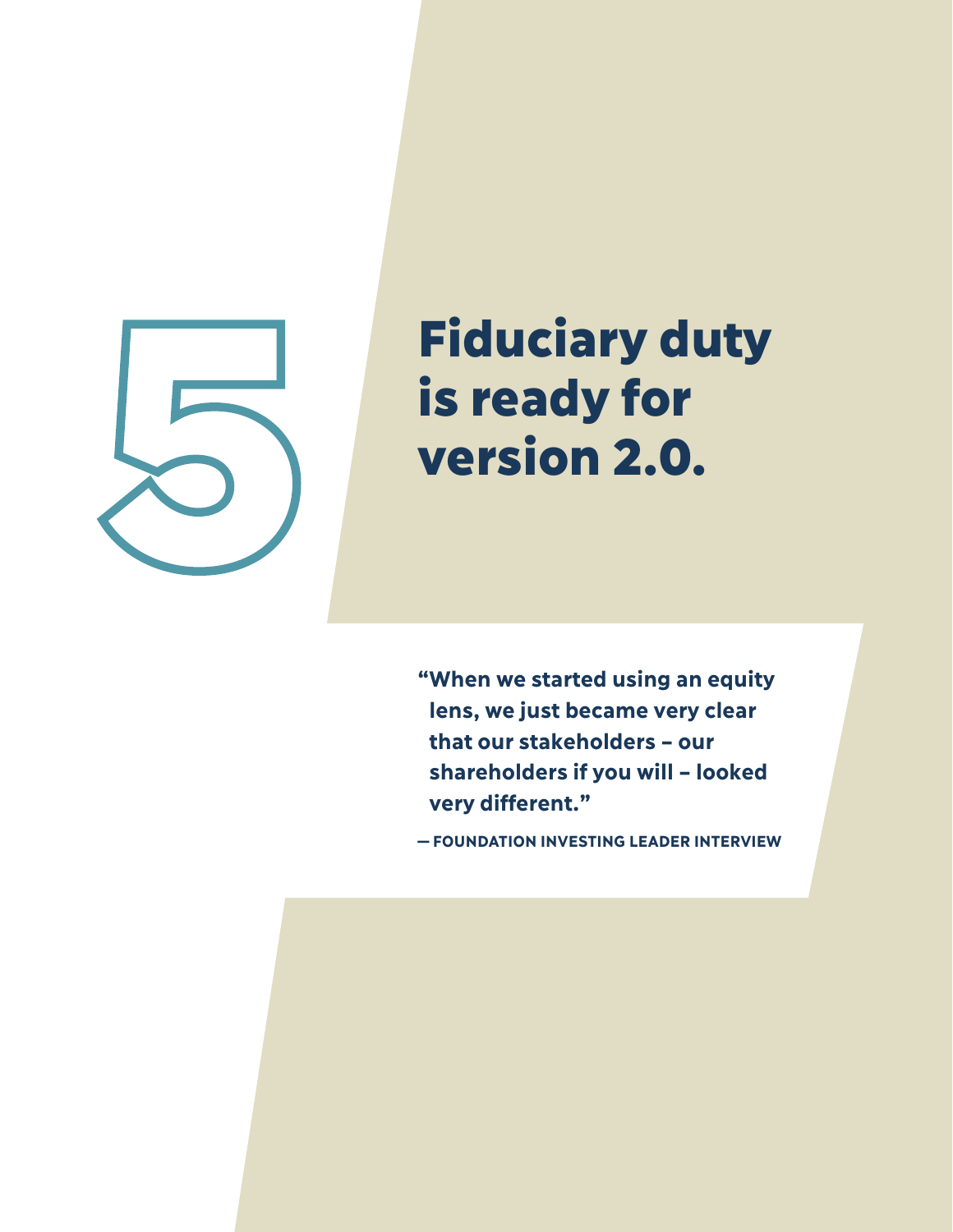#### INVESTMENT COMMITTEES HAVE A JOB TO DO

Investment committees can never really leave behind the practical and fiduciary considerations of managing millions of dollars of someone else's money. As fiduciaries they are legally bound to act with care and prudence, and to obey foundation policy as laid out in the Investment Policy Statement (IPS). A traditional IPS will state the foundation's investing goals, allocate foundation assets to various investment types, and set a lot of standards for the committee to use when it chooses investments and assesses portfolio performance. The IPS is a detailed, practical guide to prudent investing, and following it has always been a fair proxy for meeting fiduciary duty.

Adding social justice outcomes to the mix can become a practical puzzle, and fiduciary quandary, for investment committees. Take the example of working with smaller and less experienced funds in order to engage with more BIPOC managers. Should the investment committee waive the "gold standards" in their IPS that favor choosing managers who have worked with large amounts of money, over a long period? What is the right earnings benchmark for smaller funds? What is the risk philosophy for any new investing standards we choose to apply?

These practical matters give rise to a critical fiduciary moment. Trustees cannot really wait for answers, or work in a fiduciary gray area, given the millions of dollars they are responsible for, right now. What happens in many committees is a frank discussion about fiduciary duty.<sup>2</sup>

#### RETHINKING THE DUTY OF **OBEDIENCE**

Trustees have a "duty of obedience" to follow the foundation's mission, their donor's intent and the provisions of the foundation's organizing documents. Committees may expand on these duties once they reflect on the history of their assets, or the larger systems of injustice in the economic system. An investing leader described how one committee experienced a shift in perspective on fiduciary duty:

"We saw that the origin of most foundations' funding comes from power and privilege, and that you are not Mother Theresa just because you are socially aware and want to right the wrongs. We just became very clear that our stakeholders – our shareholders if you will – were very different, once we started looking through an equity lens."

<sup>&</sup>lt;sup>2</sup> Please see an example of the legal framework for this discussion: Evolving Fiduciary Duty of Foundations and Endowments.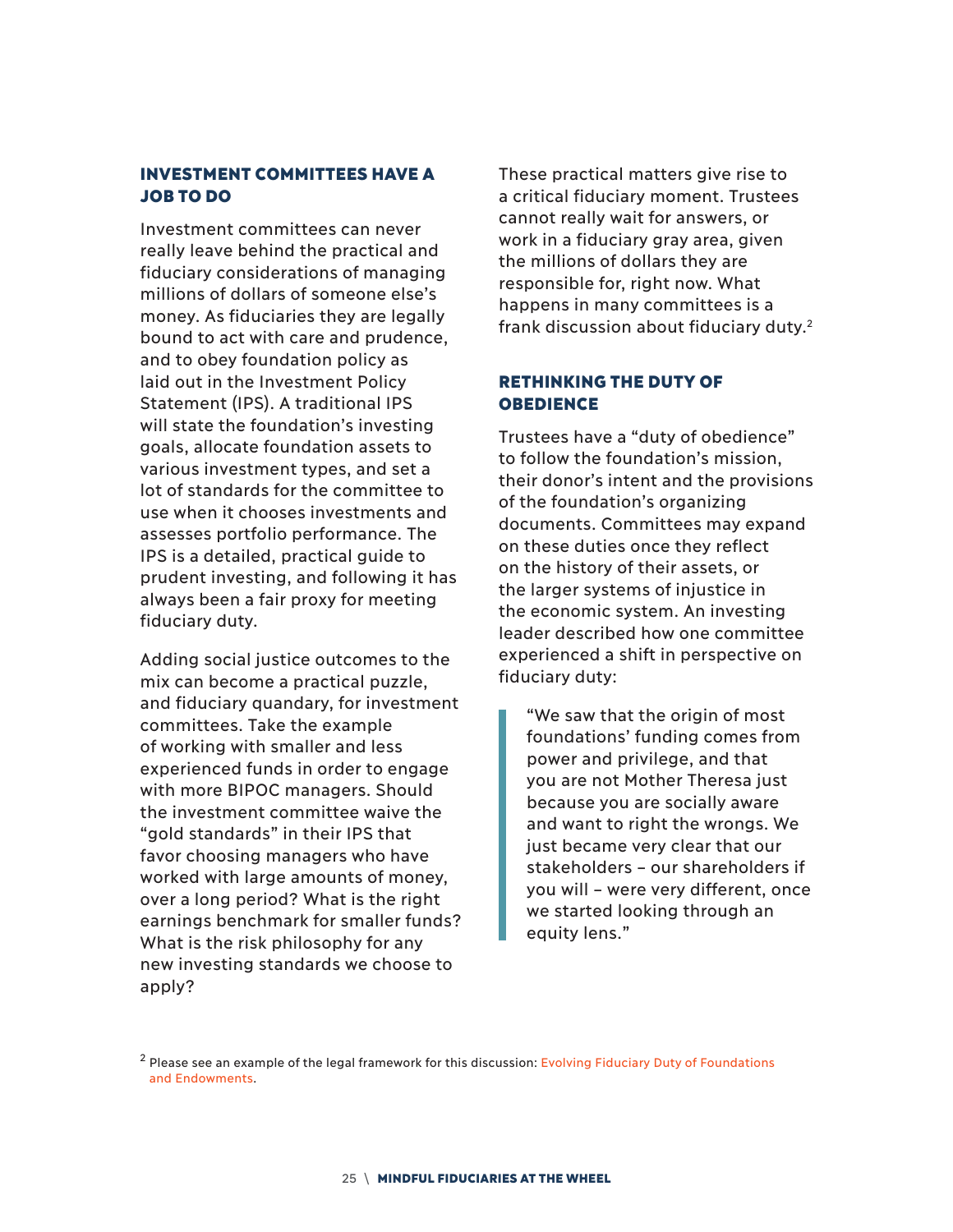

A diverse investment committee doesn't just look different – it thinks different.

**" You bring diversity to the committee in order to make meaningful change that is well articulated and central to the foundation's mission."** 

**— FOUNDATION INVESTING LEADER INTERVIEW**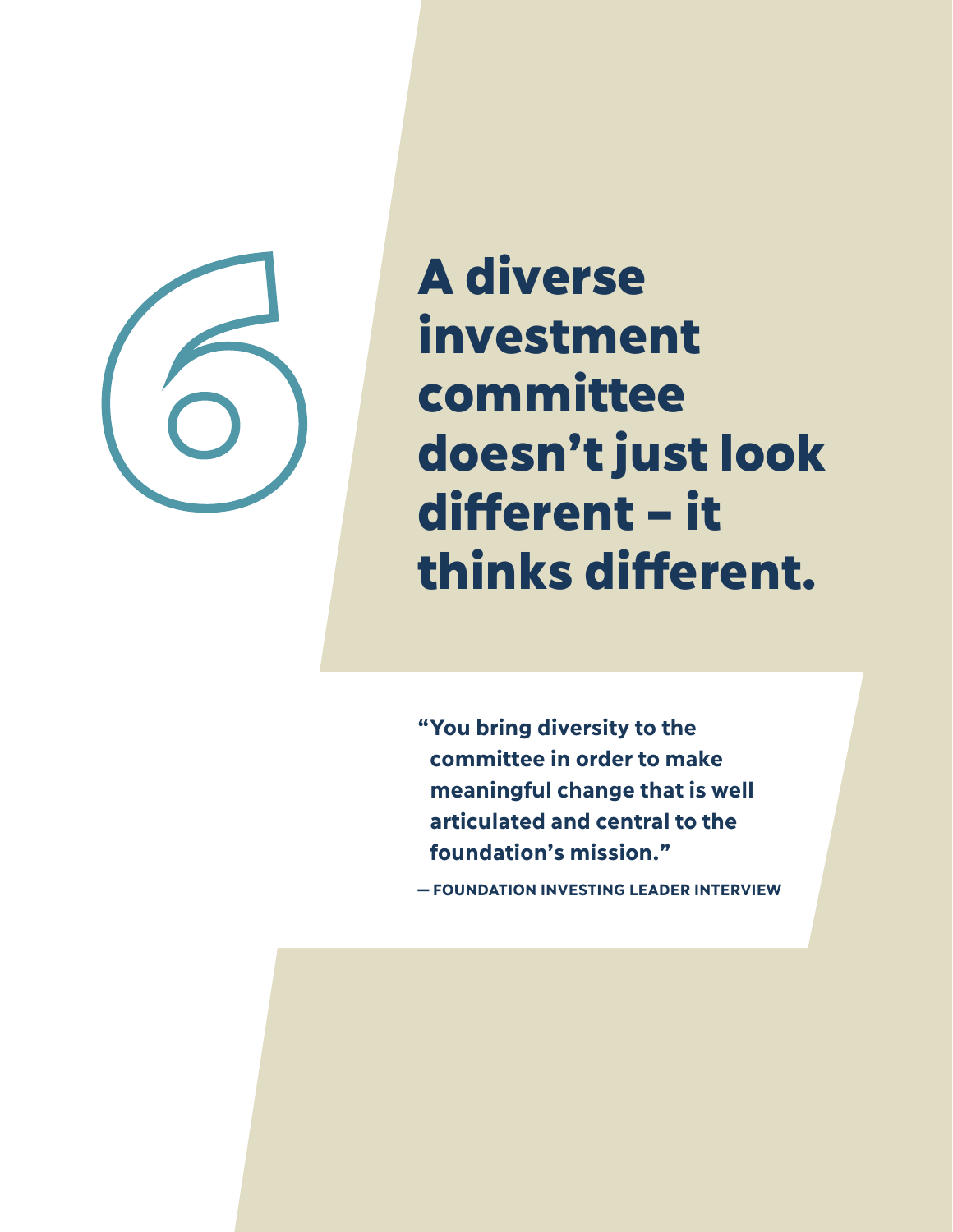#### WHAT IS THE THEORY OF CHANGE FOR A DIVERSE INVESTMENT COMMITTEE?

Many investing leaders see a startling lack of racial, class and gender diversity on investment committees. They see the same thing in their investment advisors and fund managers, the key outsiders who handle foundation assets. Everyone is racing now, to change this picture.

However, leaders cautioned us that checking "diversity boxes" will not create a curious and mindfully brave investment committee that is ready to explore tactics for more socially-just investing.

"Investment committees sometimes try to address a really complex opportunity set with one tool: diversity on the committee. But is a diverse investment committee a theory of change? Do we think bringing in people with a different background will address our myopic thinking?"

Before rushing to recruit, this leader suggests that committees do the harder work, reflecting carefully on what they are trying to achieve with their investments, and what their values are, using an equity lens. This is the real basis for knowing who should be on the committee, and why. It's not diversity for diversity's sake: the committee has a larger purpose.

#### HOW TO THINK ABOUT FILLING THE **SEATS**

With a clear sense of purpose, committees can seek racial and gender diversity, as well as "thinking diversity." One leader noted that "the mindset of most people who go to Harvard Business School is not diverse." Another said that a traditional search, that favors candidates who are "successful in business," will likely result in older, whiter and male candidates. But committees with a clear sense of equity-based purpose understand that they have to recruit a little outside the box. They are overtly seeking good systems thinkers, good communicators and good problemsolvers. They ask if prospective members are ready to self-reflect, and are willing to apply their reflections at the institutional level.

An important note is that foundations still need seasoned investors to sit on investment committees:

"You need two to three people that have specific investing skills, and who allocate money for their livelihood. These are people who have a feel for reasonable fees, approaches and portfolio construction. As you fill those key slots, make sure you have diversity there, because other committee members will tend to defer to their expertise."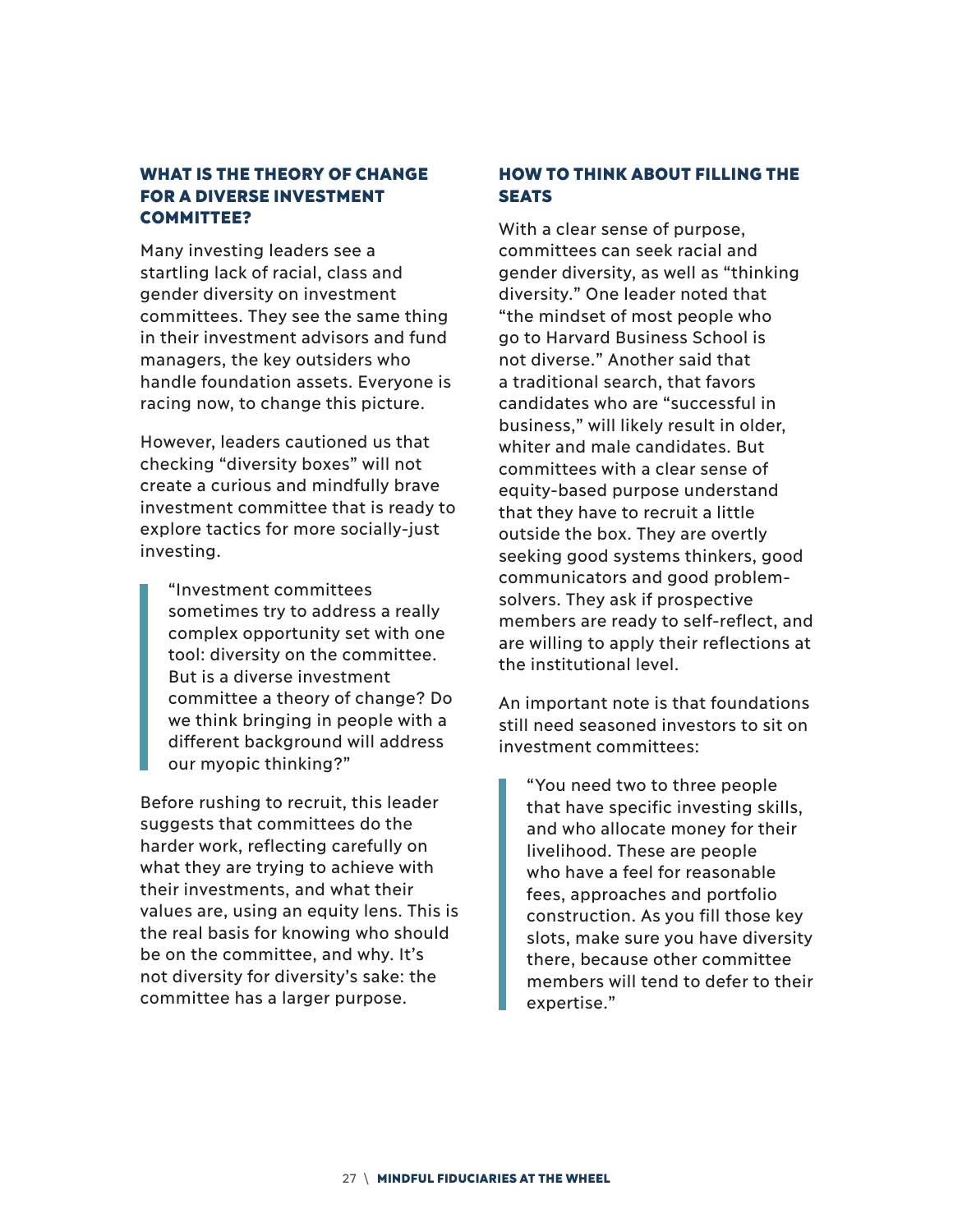Seasoned investors can be more important than ever if the foundation is trying out new investing theses that incorporate DEI. The innovations can put staff members and outside advisors "out on a limb" as they experiment with new risk thresholds and new processes for choosing managers. They need committee members who have the technical confidence to evaluate and question staff's deal structures, and their risk/ reward assumptions.

One leader noted the value of recruiting non-board investing committee members, both to diversify the investment committee's makeup and thinking style, and to add sophisticated investing expertise. This foundation recruited diverse nonboard committee members directly out of the investment industry.

Finally, many leaders said how important it is that the entire foundation is on board and is visibly working for racial, social and gender equity. The board, staff and programing can all be seen by candidates. It is difficult to recruit an investment committee for diversity and inclusion, when the core programing and strategies of the foundation are not moving in that direction. There is also the danger of inviting a new committee members into an unsafe or fraught environment. As one leader said:

"People know tokenism when they see it. But if you demonstrate social justice in all of the foundation's work, and lead with your values to social justice, you simply will attract people who are more diverse. And it is definitely different when a Person of Color shows up to make the request to join the committee."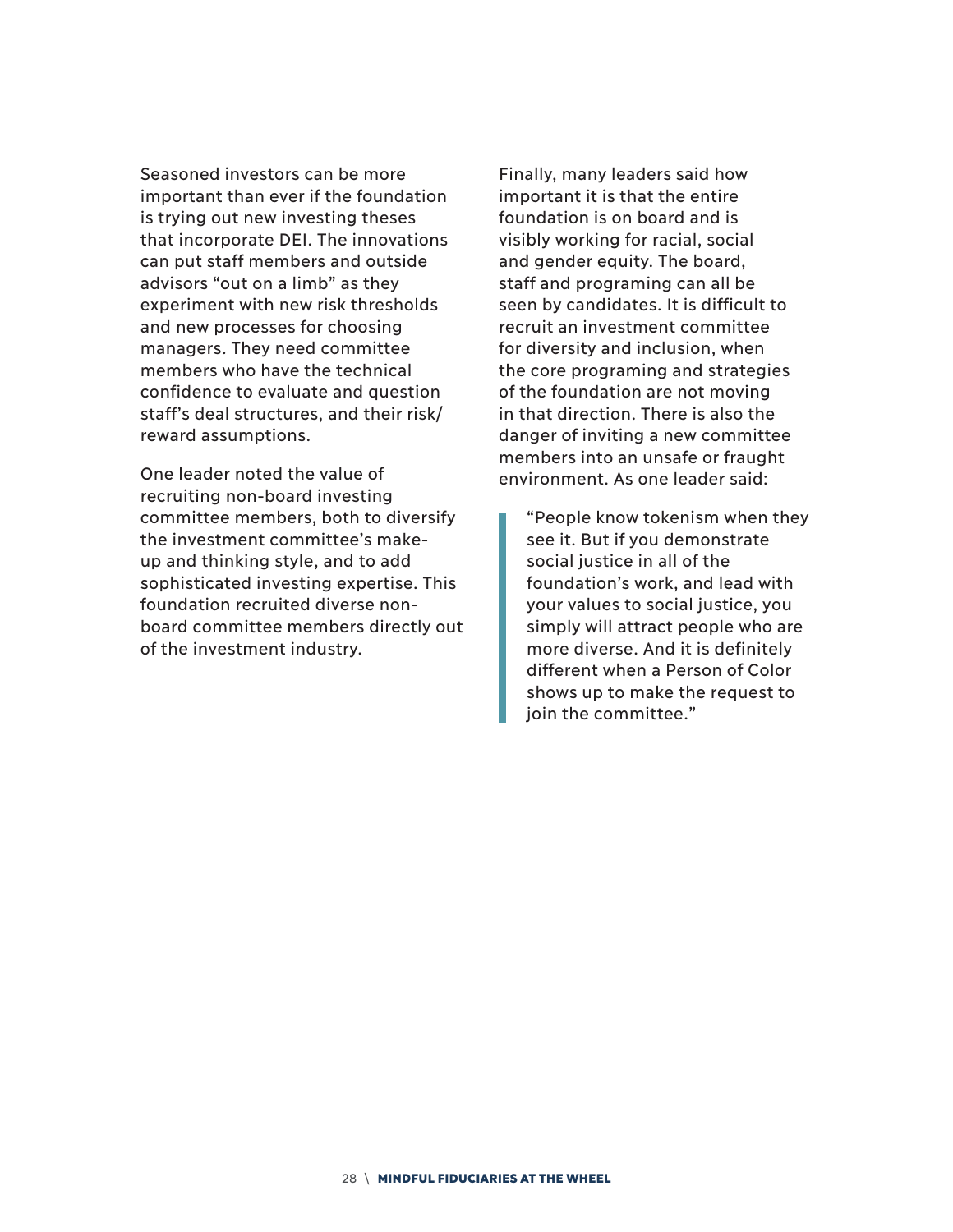## Investment Committee Dream Team

When asked to describe the ideal investment committee, investment leaders provided a far-ranging list of desired attitudes, skills and professional backgrounds:

- A striking number of investment leaders said that teachers make great investment committee members. One leader summed it up: "The investment committee member I value most is a woman in her eighties. She spent her career as a teacher. She has an amazing ability to cut through the BS and jargon and get right to the heart of the matter. She can translate information so that a three-year-old could understand it."
- Youth is good: "If we are investing on a 15-year horizon, I want to listen to young people. Young activists know important things. I don't want to be ageist, but a lot of old people don't listen to activists. They struggle with change."
- Traditional finance skills are always needed, including:
	- Comfort with numbers, described as "quantitative aptitude."
	- Experience in real estate and private asset management.
	- Knowledge of foundation accounting and tax law.
	- Actual experience as an investment advisor, or as any type of consultant who is comfortable questioning outsourced advisors.
- Diverse relationships are valuable to the committee: "It's a question of who is at the table at the investment committee, *and* who they are in authentic relationship with," one leader said. Do your members' relationships increase the committee's real connections, across lines of race, gender and social status?

#### • In the direct words of several leaders, non-finance skills and experience also are important for a Dream Team:

- "Philosophy or rhetoric background."
- "Very, very active listening."
- "Quadratic thinking investing is not an arithmetic puzzle. We are working in 3D."
- "A communications person to translate so the rest of the committee can understand."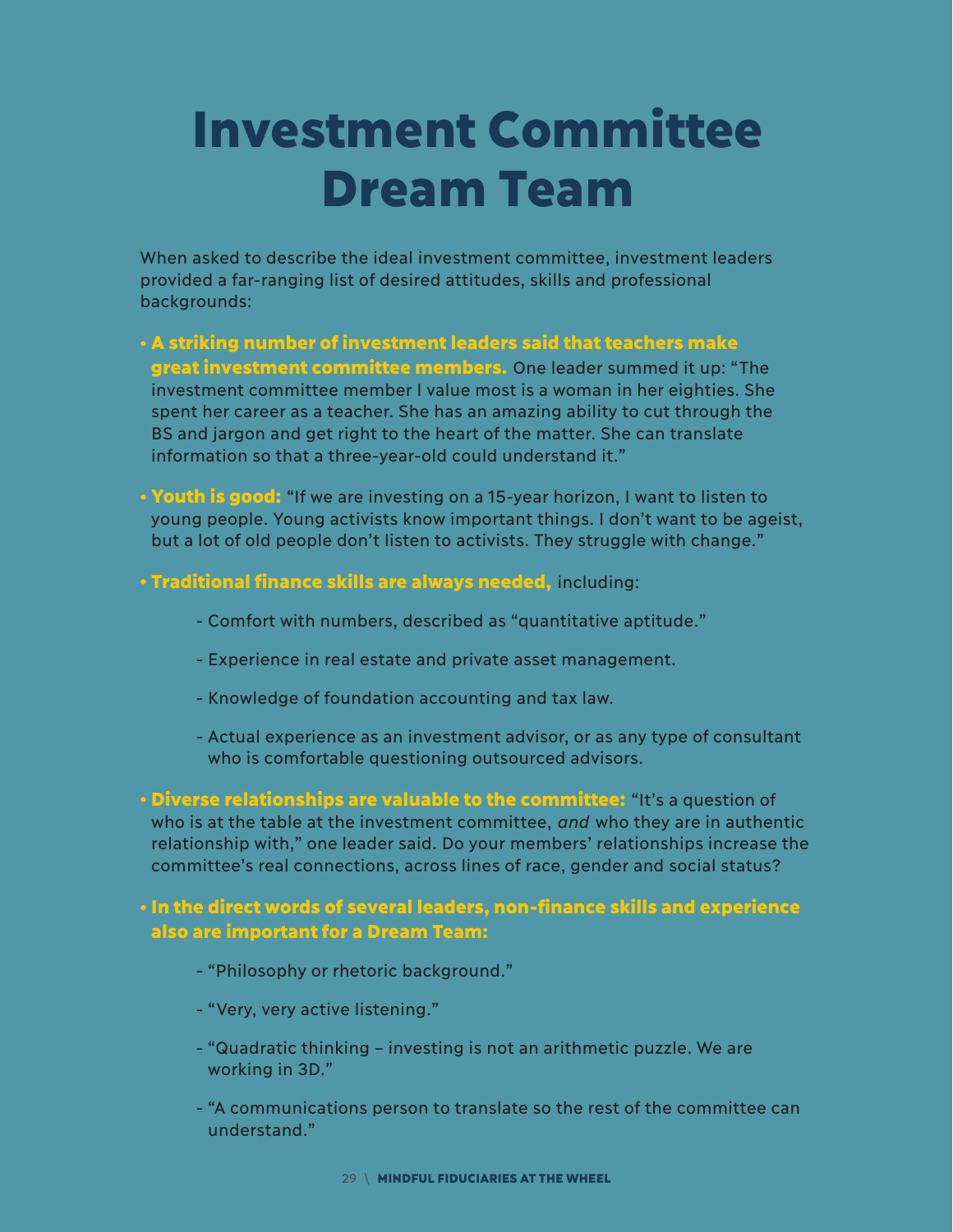

# It is not your grandfather's It is not your<br>grandfather<br>investment<br>advisor.

**" It's a journey and you are on it with your advisors."** 

**—FOUNDATION INVESTING LEADER INTERVIEW**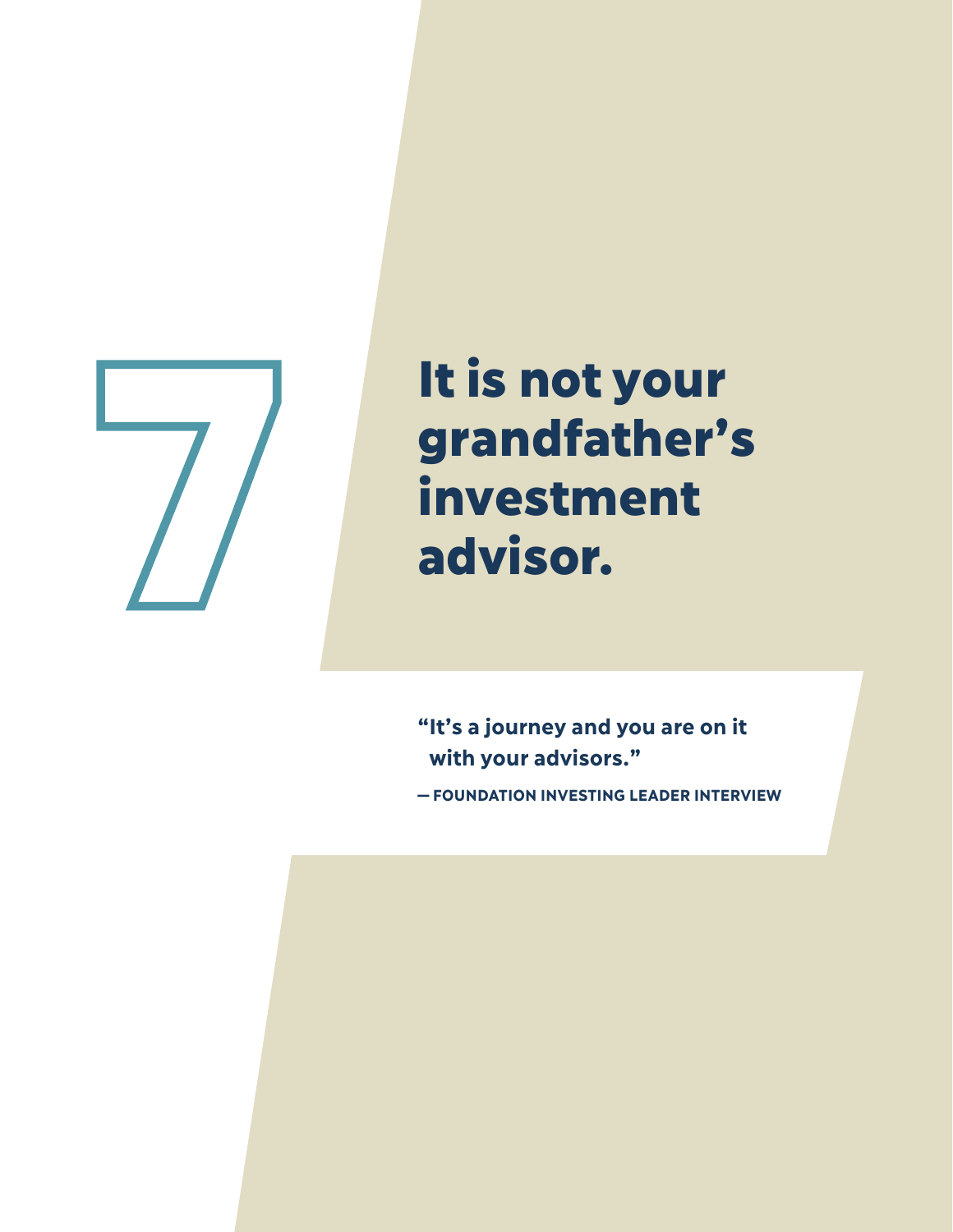#### SEEKING AN ADVISOR THAT IS READY FOR THE RIDE

The professional financial advising industry takes its share of heat for lack of staff diversity, and for being part of the system that is often seen as contributing to racial and social justice harms. Some foundations have found advisors slow to embrace any nonfinancial, "mission" variables as part of the investing thesis. But just as many foundations say that outside advisors are a crucial and active part of the movement to bring racial and social justice issues into investing.

"You need advisors who are willing to walk the journey with you. To enact change at the fundamental level of the endowment, the advisors have to have both commitment and knowledge. They have to be willing to ask the hard questions and test their own assumptions."

Other investing leaders underlined the need for advisors with open minds.

"There are consultants who will say, if you want diversity, that means you are going to lose money. They hold this like a religious belief and that is a red flag for the relationship."

Another leader was more blunt:

"If the investment advisor tells you it's not possible to add racial and social equity goals, or makes you feel sheepish, fire them."

#### A GENERATIVE RELATIONSHIP

In the right relationship with a foundation, the advisor is a full partner, and the process is positive and generative:

"The managers loved the work. They are not the bad guys! We led them, we talked to them, about what is important to us. A foundation could be top-down with its money and power, telling the advisor how to act. Or you can tell them your values and ask what they can do. If you have a series of conversations and you find that they don't care or want to change – well, they may be amazing at picking stocks, but it's not the right firm."

The right advisor helps and participates as the committee does its initial work of reflecting on the issues. They can assist in developing the committee's new investment stance and goals. With these in hand, the advisor goes to the market to find, structure and present investments with positive racial, social and gender equity outcomes. The learning never ends, and advisors are also very important in creating measurements, dashboards and procedures to help the committee get smarter and more efficient in working with new investment theses.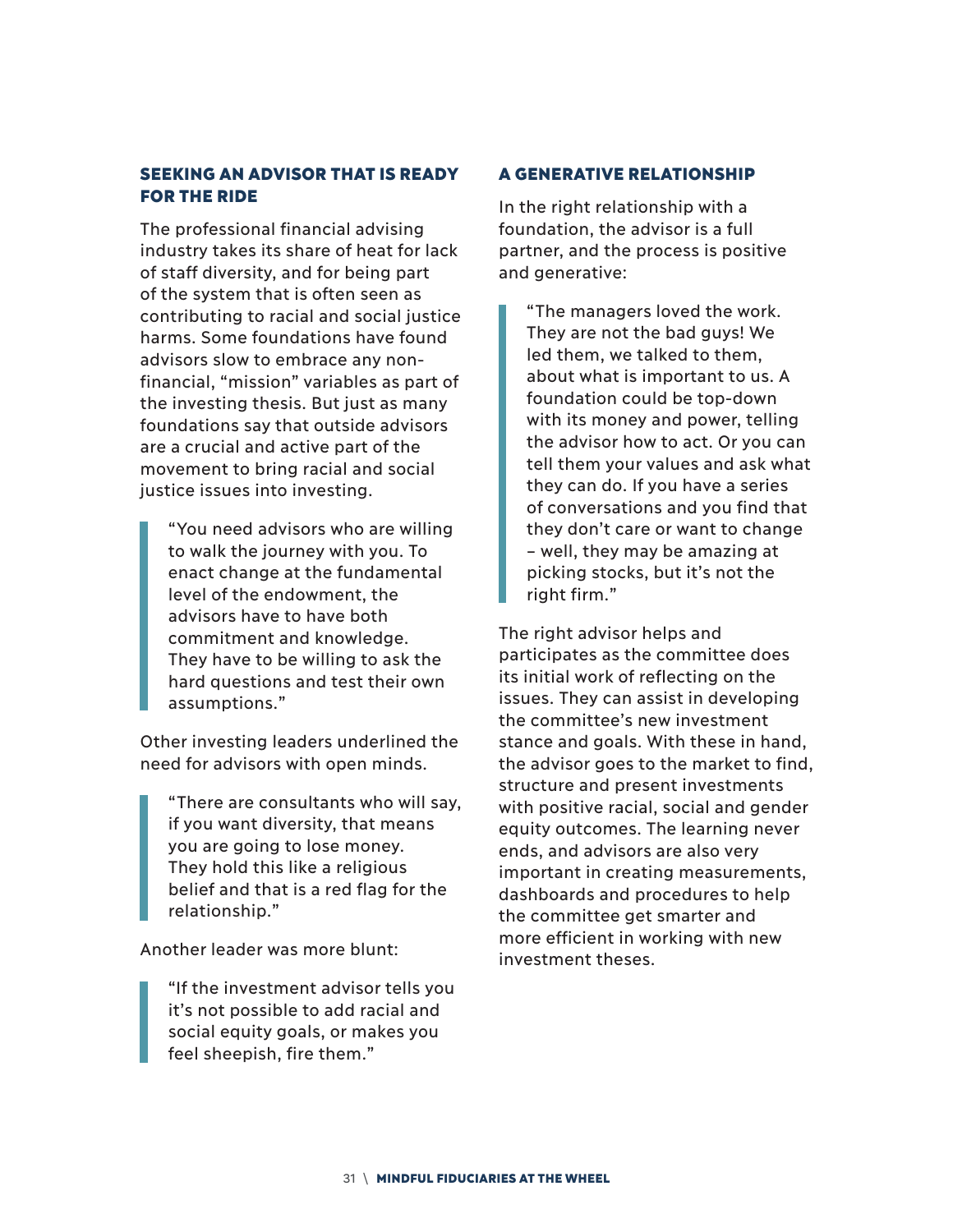#### FOUNDATIONS ARE LEADING INDUSTRY-WIDE CHANGE

This is all part of a wave of change, driven by foundation demand, that is sweeping through the wealth advisor industry. One thing that seems slow to change, however, is the lack of diversity among senior management in many firms.

"It will be important to advisors' bottom lines to recruit, hire and mentor new employees," one investing leader explained. "Especially millennials and women who don't want to work with their fathers' and grandfathers' advisors."

Foundation demand is probably directly responsible for the launch of a number of smaller advisor firms that specialize in investing for racial, social and gender equity. And most large advising firms have full teams now to work specifically in this area. Both types of firms are critical to the DEI investing movement.

Family foundations bring their own dynamics to the table with advisors. The advisor might be navigating a founding family member who resists "doing things differently" even as younger members chafe for change in investing practices. Or some family boards lack any members with enough expertise to challenge an advisor who is slow to act, especially if the advisor is seen as an old family friend. These dynamics can be tough to disrupt.

#### **What are outside advisors?**

Rather than hire staff for an internal investment office, many foundations contract with outside advisors. These fully staffed investment management companies provide the foundation with a team of investment analysts and managers. The advisor usually writes and updates investment policies, proposes and maintains the asset allocation, sources and provides due diligence on potential investments, and places and manages investments for the foundation.

Most foundations retain decision-making authority on all these matters, at either the board or the investment committee level. But some foundations allow advisors to make investing decisions on behalf of the foundation, as long as they are within board-approved policy.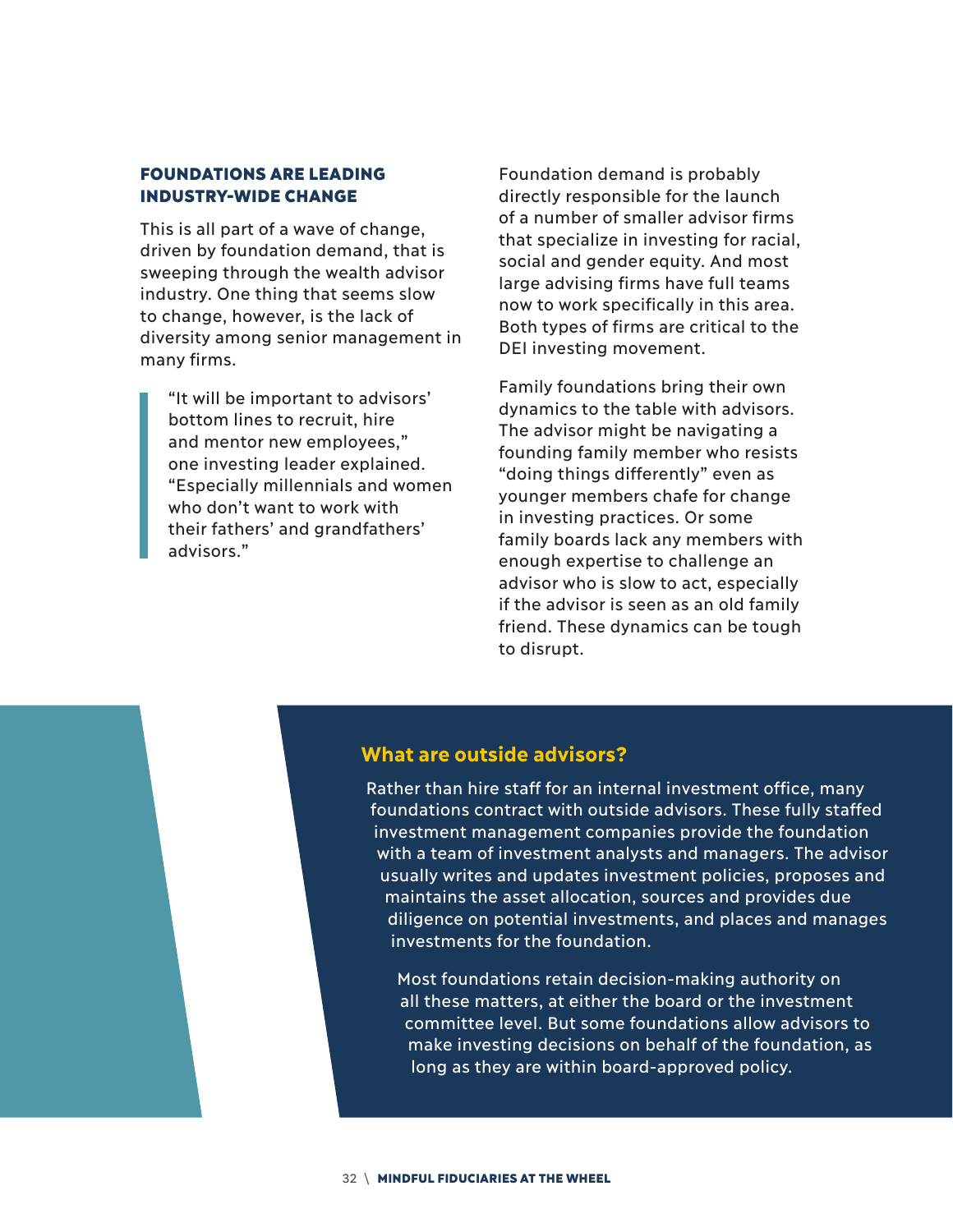One bonus for advisors whose clients take up racial and social justice investing is a more engaged constituency at the foundation. Investment committees and the full board of a foundation are often energized by their DEI processes. Members tend to dig into the Investment Policy Statement, and really examine the endowment portfolio. Investment memos are really digested and discussed. This is welcome attention for investment advisors.

#### ADVISORS AND THE CARVE-OUT DILEMMA

A key decision that will require a trusting partnership between the investment committee and its advisor is whether to integrate racial and social equity concerns into all investing, or to carve out a special portfolio. If they create a carveout, racial, social and gender equity may be relegated to a "charity case" portfolio. The values might not be aligned into the foundation's core investing business, across all managers and funds. On the other hand, some investment committees are more comfortable trying new things with a carve-out. They might try bolder tools, and the carve-out allows them to learn incrementally, without the whole portfolio at stake. Advisors need to model options and help the investment committee navigate these choices.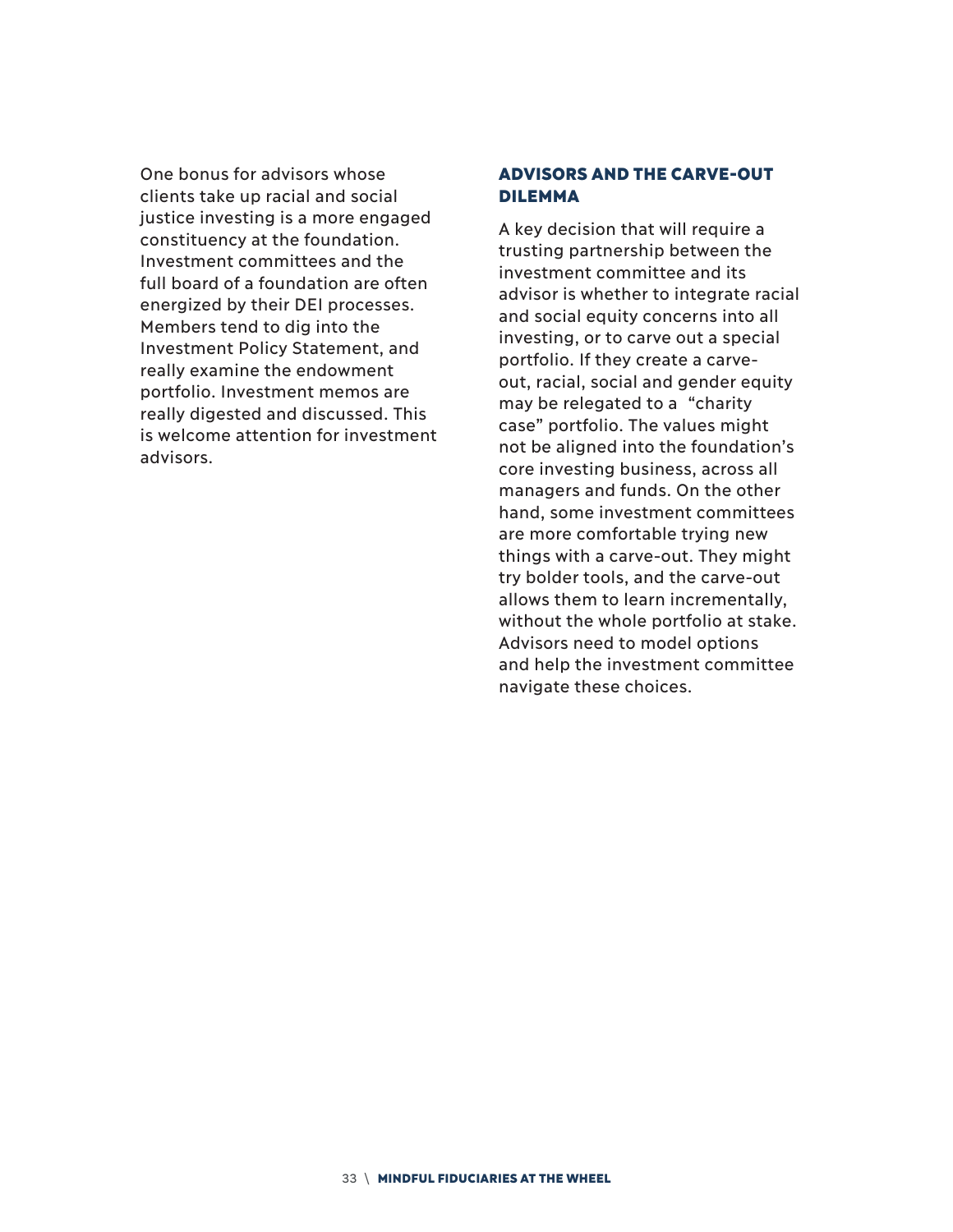

Investment policies are evolving in real time, Investment<br>
policies are<br>
evolving in<br>
real time,<br>
with intention and care.

> **" The IPS gives people permission to do what they know is right." — FOUNDATION INVESTING LEADER INTERVIEW**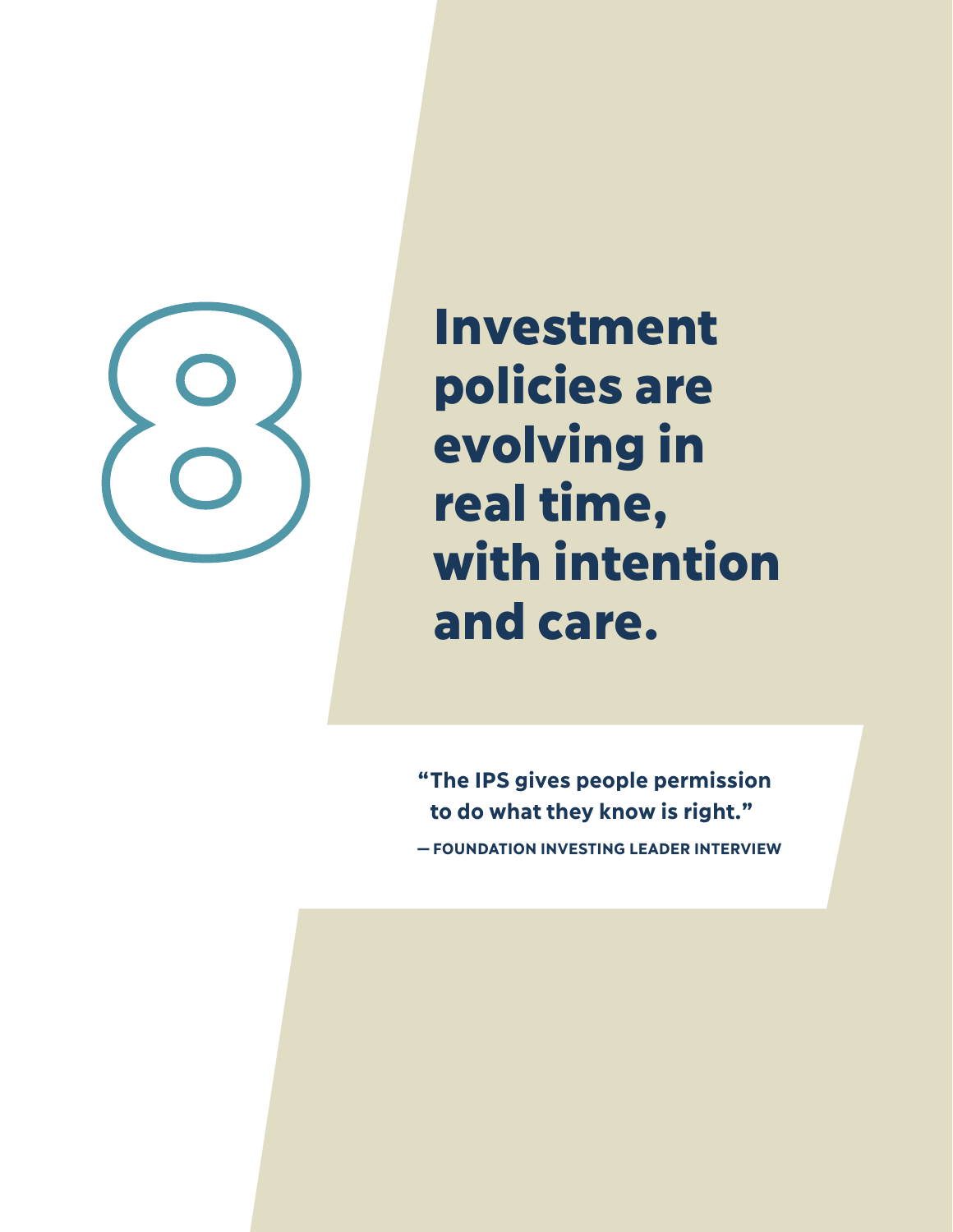#### ONE SIZE DOES NOT FIT ALL INVESTMENT COMMITTEES

Revisiting the Investment Policy Statement, and possibly the committee charter, is a natural step that many committees take in order to work on racial, social and gender equity in their investing activities. There is no boilerplate. Rather, policies are evolving organically, and they are all different. This makes sense knowing that any one foundation's equity concerns are a unique reflection of that foundation's history, geography, assets and mission. On top of that, every foundation has its own comfort level with investing risk and reward. So, at least for now, investment committees are unlikely to find a onesize-fits-all DEI investing policy. That said, writing policy is often the pivot to action for committees that have been studying and reflecting on racial, social and gender equity.

Leaders advise patience – the process can definitely be time consuming. For instance, one committee started by having an attorney certify that the committee was working within its fiduciary duty to consider nonfinancial factors in investments. Then they defined their social and mission goals. Then they turned to the actual investing process, quantifying risk/ return thresholds for each type of investing, all the while defining key terms such as "emerging manager," using their equity lens. This committee also revisits its policy document annually, a process that brings new members into the conversation and refreshes policy with new learning and insight gained from another year's practice.

In this case, investment policy becomes the focal point for the ongoing conversation on racial, social and gender equity:

"The process of updating the IPS and having these conversations is just as important as getting everything written down. It is more real than any training the investment committee will receive."

Other foundations believe that standalone DEI policies would actually limit their effort to achieve racial and social goals. One leader explained the "no policy" rationale:

"You won't see DEI targets in our investment policy. We have a traditional IPS. We 'do' DEI in asset allocation, and in the process of choosing funds and managers. It is built into the culture of what we do. It is a conversation and an education. DEI is an operational process, not a policy target. If we treat DEI like it is special, that means it is not aligned with our core business, which is patronizing – to our managers and to the idea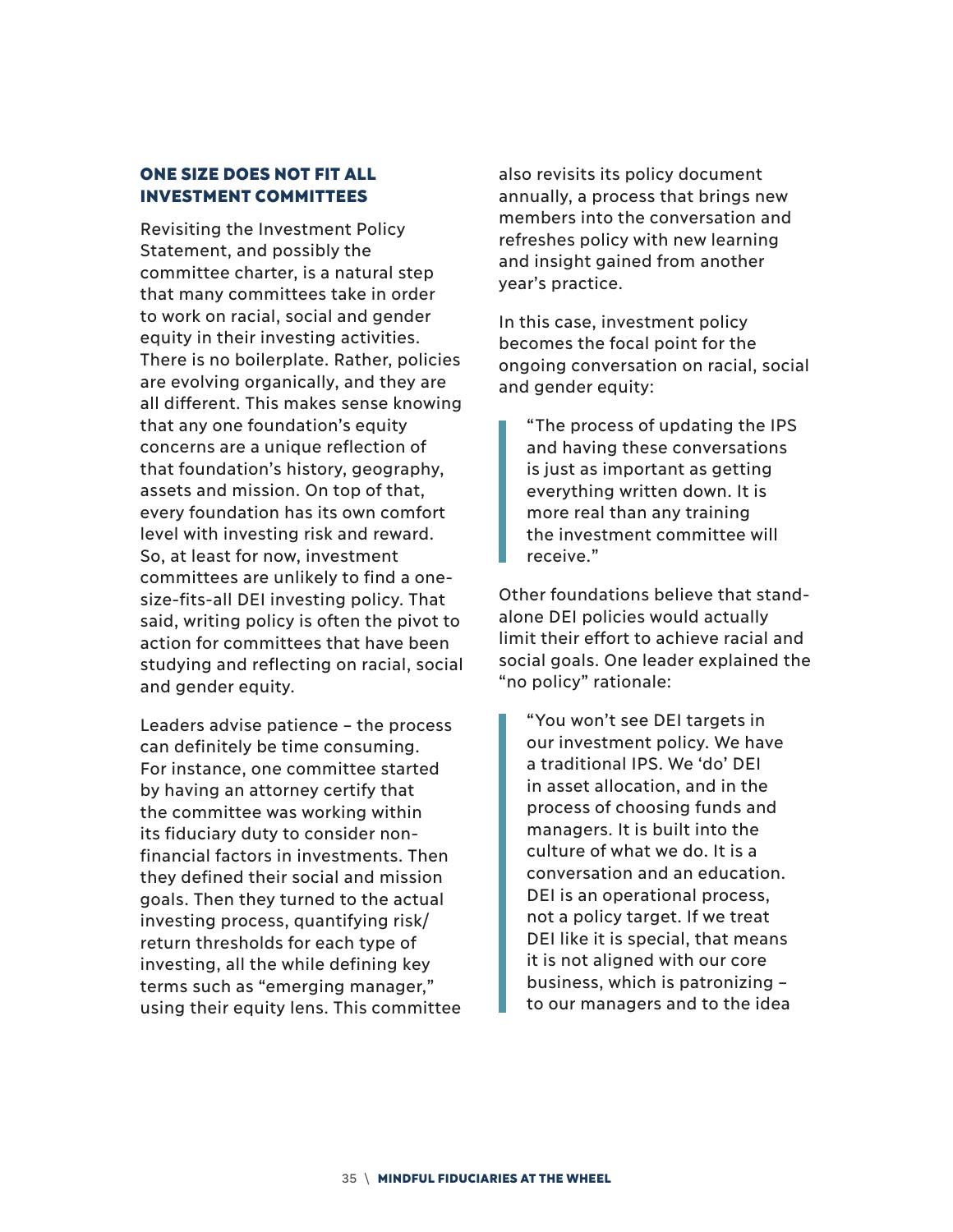of honest diversity and inclusion. You just perpetuate the idea that this is 'the charity case.' We do DEI operationally because we think it adds value to investing. And because it is the right thing to do."

Another leader had less luck with that approach:

"We started by thinking we could just 'do' DEI, with no changes to the investment policy. For instance, I started asking about diversity every time a new manager was proposed. When the advisors said no one had ever asked that question, older trustees concluded we would have to make bad investments to find diverse managers."

Note that investment policies tend to mirror organizational culture. "A highly relational organization will be slowed down by codifying everything," one leader pointed out. "An extremely metrics-based organization needs those codes."

#### **DATA HELPS**

Quite a few leaders described an intentional, data-assisted learning approach to developing investment polices:

"You create a progression as you move through the process," one leader explained. "First you surface

the important issues. Second, you measure and assess what you are already doing. It can be hard to look at the facts, but you have to move into measurement without judgment. Third, you decide what to do about it."

Measuring and assessing, as best they can, gives investment committees a baseline for their emerging work to promote racial, social and gender equity. The definitions they create and the data they collect begin to translate social equity issues into the forms and language of investment, so the committee can get to work. (Please see a discussion of evolving tools and reports in Idea 10.)

Whatever the stance and style of the Investment Policy Statement, foundation leaders agreed that DEI is an ongoing journey of learning, not a one-time exercise of getting the right words on the page. Everyone emphasizes finding a doable starting point and letting the practice lead the way to policy, as the committee watches and learns.

"Perfection is the enemy of good in this stuff. Once you start requiring too many checkboxes, things can freeze up. Just start moving. Once we move, we will get somewhere."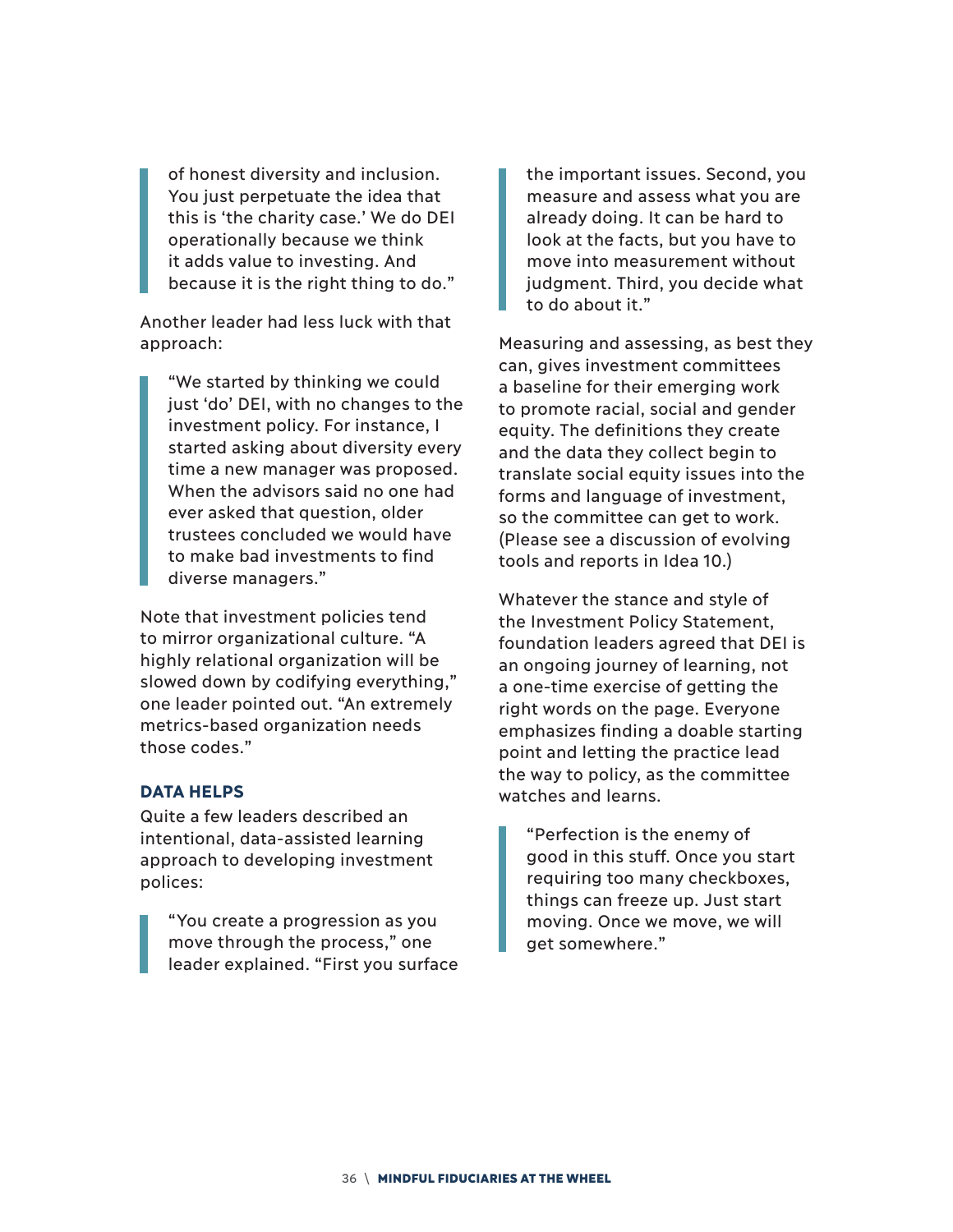

Program and investment people belong **Example 18 millions in each other's meetings.** 

> **" The investment committee goes to convenings with grantees. We see the challenges in the neighborhoods. We remember that when we make investing decisions."**

**—FOUNDATION INVESTING LEADER INTERVIEW**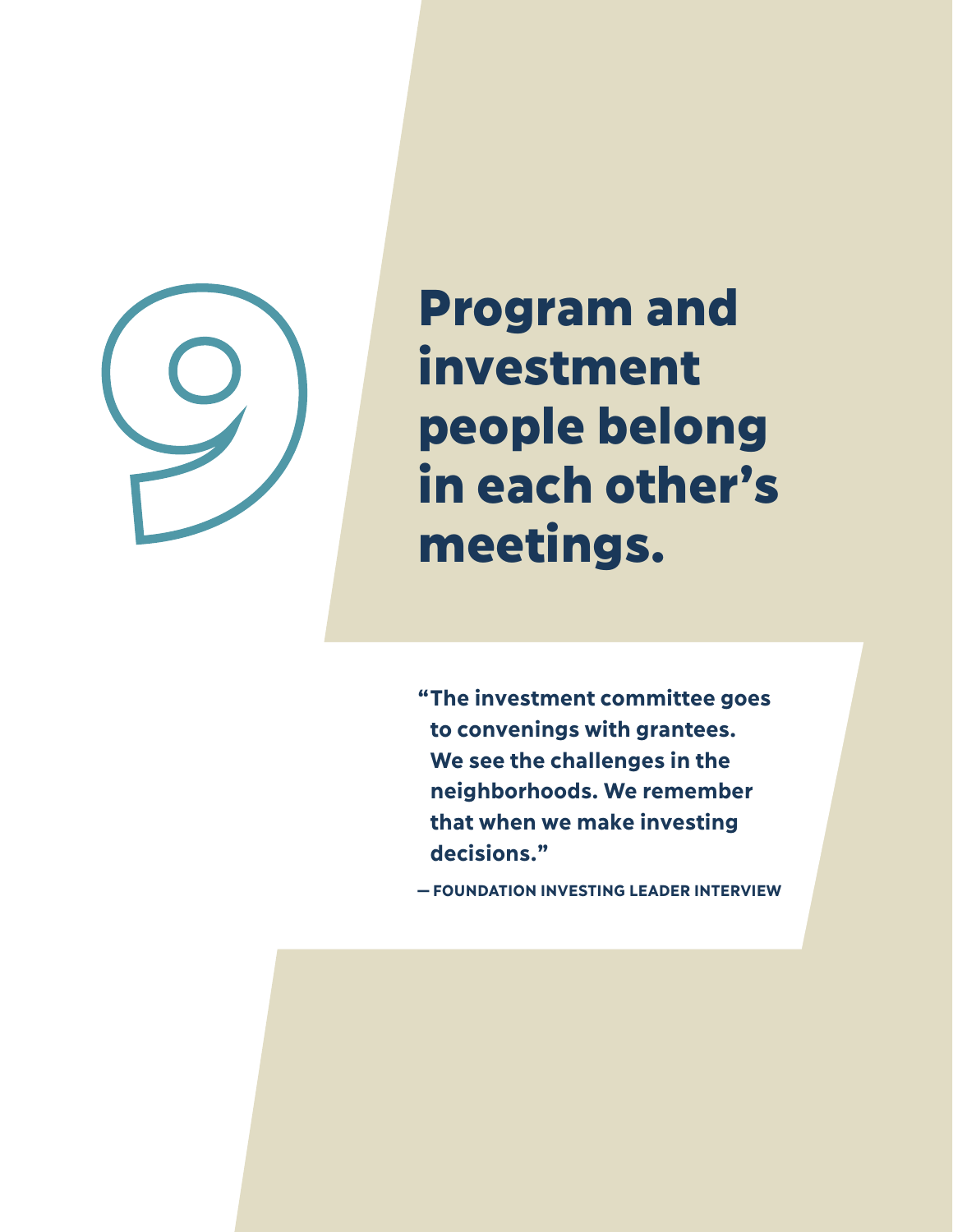#### MORE MISSION IN MORE FOUNDATION ACTIVITIES

When the foundation becomes a proactive investor on racial and social justice issues, many investment committees find themselves more integrated with the program side of the foundation. Investing goals become more entwined with program goals, and the lines between the departments can become less absolute.

A common example is for the foundation's program staff members to request help from people on the investment side, so they can make Program Related Investments  $(PRIs)<sup>3</sup>$  that promote racial equity. Program and investment people often collaborate to put these transactions together, and approval may ultimately fall to the investment committee.

Program staff also help the investment committee to ground their equity conversation in work the foundation is already doing through its grants. Besides grantmaking experience, and established methods for reckoning racial, social and gender equity,

program people will have valuable community relationships that can be extended to the investing committee. These are valuable, both for committee training, and for making investments.

Many foundations deliberately overlap membership of the program and investment committees. One foundation emphasized holding the meetings back-to-back. This foundation allocates a grantmaking budget to the investment committee, so it can build capacity and power in organizations of interest.

Some foundations are working to fully meld their program and investment activities, a strategy often called "integrated capital." These foundations consciously combine and coordinate all their capacities – grantmaking, advocacy, convening and investing – toward mission goals.

The bottom line is that investing and program people from the staff and board have valuable knowledge to share with one another, and that both sides work best on equity issues when their efforts are aligned.

<sup>3</sup> PRIs are carried on the foundation balance sheet as investments. However, they are primarily made for mission impact, and they can be counted toward the grantmaking distribution. A foundation could make a PRI loan to a nonprofit organization that makes business loans to entrepreneurs who are Black, Indigenous or People of Color.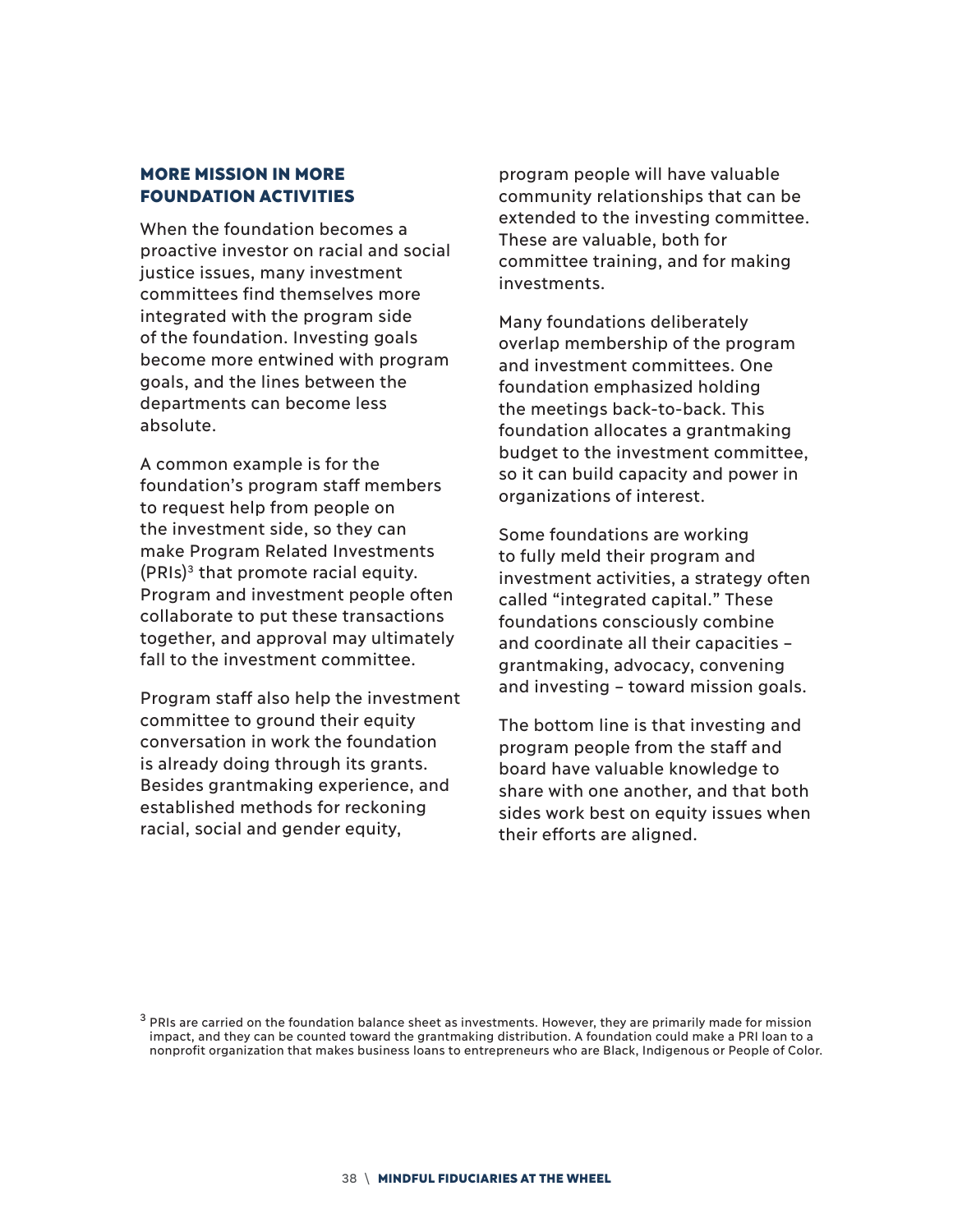

# Investment committees are building

- **" Everyone is struggling with reports."**
- **FOUNDATION INVESTING LEADER INTERVIEW**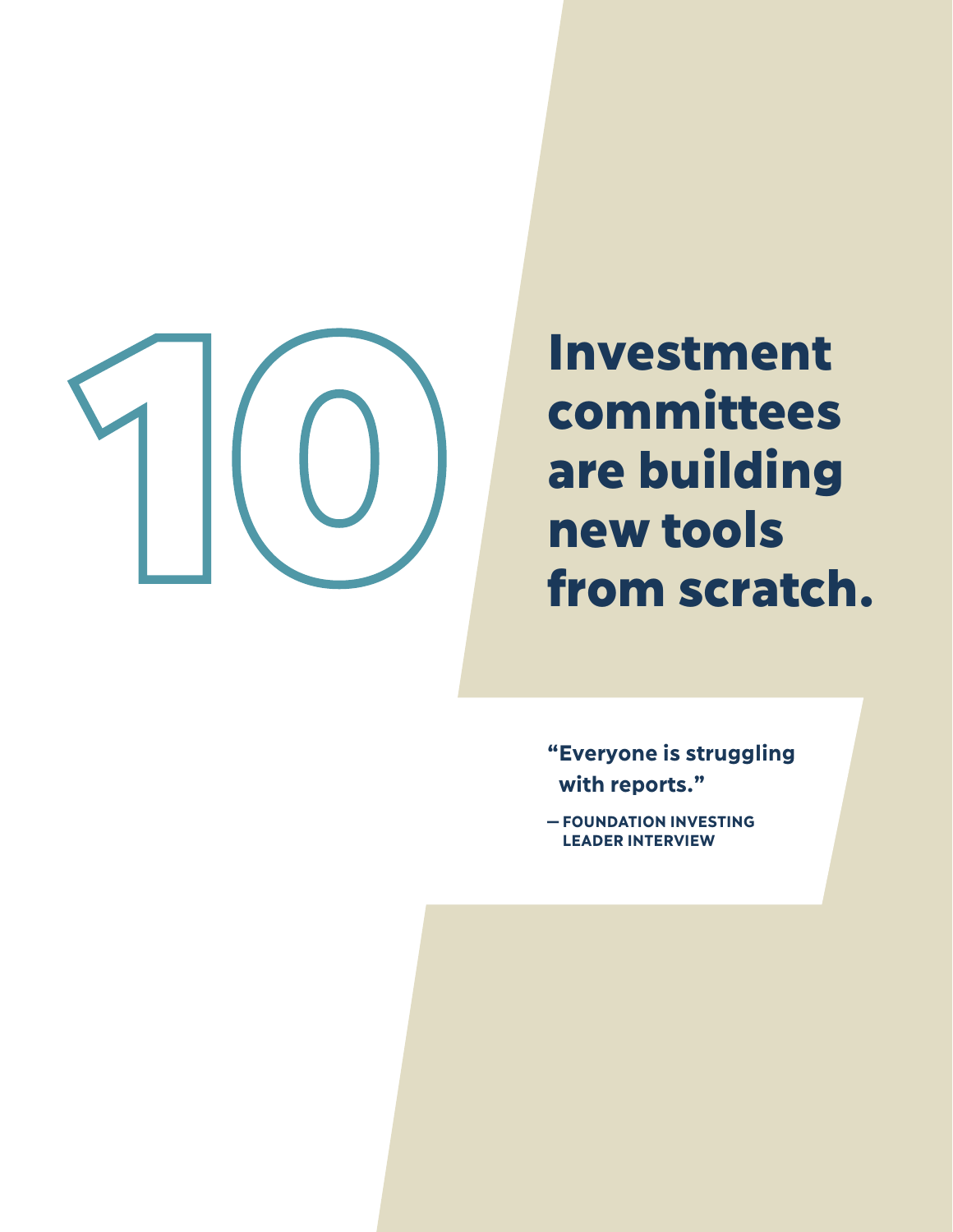The work of investment committees to address racial and social equity is urgent, but committees have to create a lot of the infrastructure from scratch. They need new benchmarks, new mission impact reports for the portfolio, and new committee training formats. They may see a need to shift their whole culture and its fundamental committee norms. This affects their agendas and deliberation style. The fact is that getting all of these materials and methods in place just takes time.

#### STRONG, INTENTIONAL TRAINING IS IMPORTANT

Investment committees working on racial and social equity really thrive with the support of intentional training. Part of this is simply about having time within the packed investment committee agenda for reflection and learning. The best investment committees training would provide:

- An ongoing opportunity for deep listening, to each other, and to community members who are affected by injustices in the economic system.
- A format for evaluation, reflection and learning on the foundation's investing thesis and practices.
- Exposure to emerging best practices in institutional investing.
- Connections with peers and thought leaders.
- Trust-building.

Many leaders underlined the importance of trust-building, of being very conscious to build psychological safety for tough conversations about injustice. As one leader explained:

"This is new to all of us. 'Racial equity lens' are three words that were never even put together five years ago. People get intimidated unless they get the learning tools and information they need. They need time on the agenda to talk big-picture. They need time for generative conversation, and label it as such, to lessen the intimidation."

The training plan can make sure the committee is not stagnating:

"We are trying to build a curious, questioning culture. Our education plan will reflect different points of view and new ideas, not just the same people saying the same thing. We are wary of absolutes, of investing mantras, of hearing there is one way to do things."

Unfortunately, investment committee training at some foundations may be limited to a quick review of the Investment Policy Statement, and a slide or two on fiduciary duty.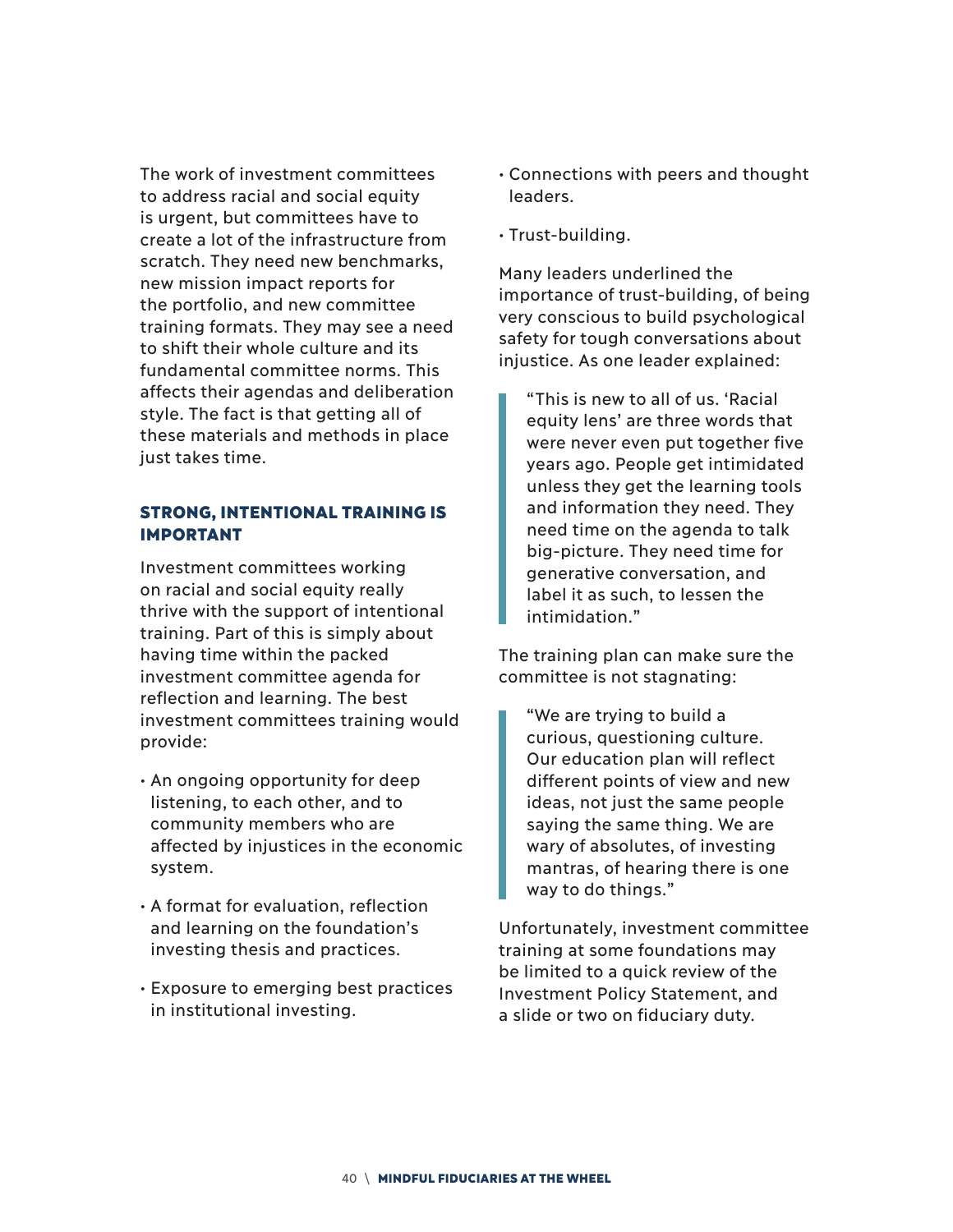This won't prime a committee to explore tough societal issues and the implications for investing policies and practice.

Other investment committees have a robust training culture. Because they have regular committee time for learning, they can simply cycle in content on DEI thinking, policies and practices. An example:

"Our investment committee is just thirsty for any type of investment knowledge. But what is really important in their hearts is mission investing and increasing our diverse managers. They all attend our advisor's annual conference, and they like to attend conferences with a mission element. The members also spend a lot of oneto-one time with our advisors, on basic things like modern portfolio theory."

Onboarding new members is a chance to invite them into the committee's thinking on racial and social equity. You can draw out new members' unique lived experiences. Committee members already sitting can share their own evolving journey with equity issues. These conversations are critical to set equity norms, build trust and support psychological safety on the committee. An onboarding example:

"As our investment work gets more innovative, we find that we need to do a half-day orientation. We train on fiduciary duty, on our overall portfolio and what mission alignment means. We want to be really clear with new investment committee members about our collective purpose."

The annual review of the Investing Policy Statement is another important training opportunity. Committee members can reflect on their efforts and consider adjustments. Peers and outside thought leaders can provide an assist. If members also attend national conferences as part of their training commitment, they will be well positioned and informed for these important annual check-ins on the foundation's investment policy.

#### TOOLS AND REPORTS FOR INVESTMENT COMMITTEE MEETINGS

Committees that incorporate racial and social equity into their work often shift the way they operate in meetings. New reports and dashboards are needed. New people from other parts of the foundation, or from the community, may begin attending and talking with the investment committee. And time must be devoted, as one leader explained, to "the experience of learning and talking together, of intentional opening up in a generative, inclusive atmosphere." And yet the committee must handle a substantial workload.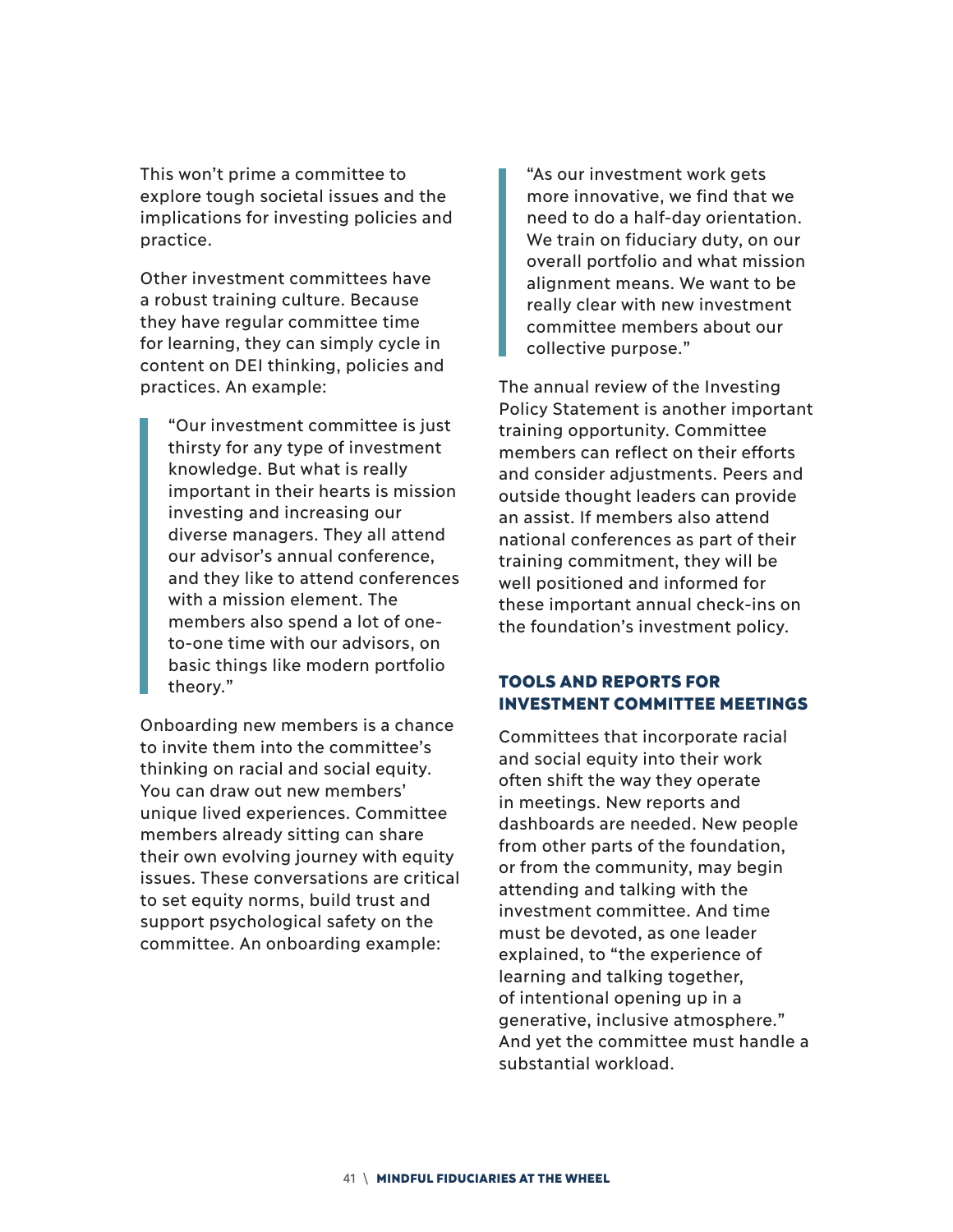Investment committees that want to invest for racial, social and gender equity often find they have to work from scratch on standards and reports. "Everyone is struggling with reports," one leader said. In response, foundations and their advisors are creating diversity questionnaires, DEI rating systems and custom narrative reports. But with no industry standards, each outside advisor takes its own path, and multiple approaches are flourishing. For the investment committee, this means they may not be able to compare DEI results across all holdings. Nor do they have an "apples-to-apples" standard for the whole portfolio when they compare and choose new investments based on equity goals.

Leaders said that foundations want advisors to "go deep" when they choose new funds and managers. It is not enough to report on race and gender of the owners. Foundations ask, "Who are your portfolio managers, your risk managers and your analysts?" This is a lot of work for both advisors and investees. But foundations are seeking deep, systemic staffing changes that indicate true adoption of racial, social and gender equity goals in the financial industry. As one investing leader explained:

"DEI is not an easy topic to apply to investments. You can't really do it with fixed metrics and criteria. It's more important to talk to [a fund manager] about what their goals are, how they incorporate concepts of DEI, as opposed to fixed criteria. Diversity can show up in very different ways in a company."

As they work "from scratch," some investment committees turn for help to the program side of the foundation. These staff members work every day with the nuances of their foundation's mission. They know how to apply the lens of values, vision and mission when disbursing foundation funds.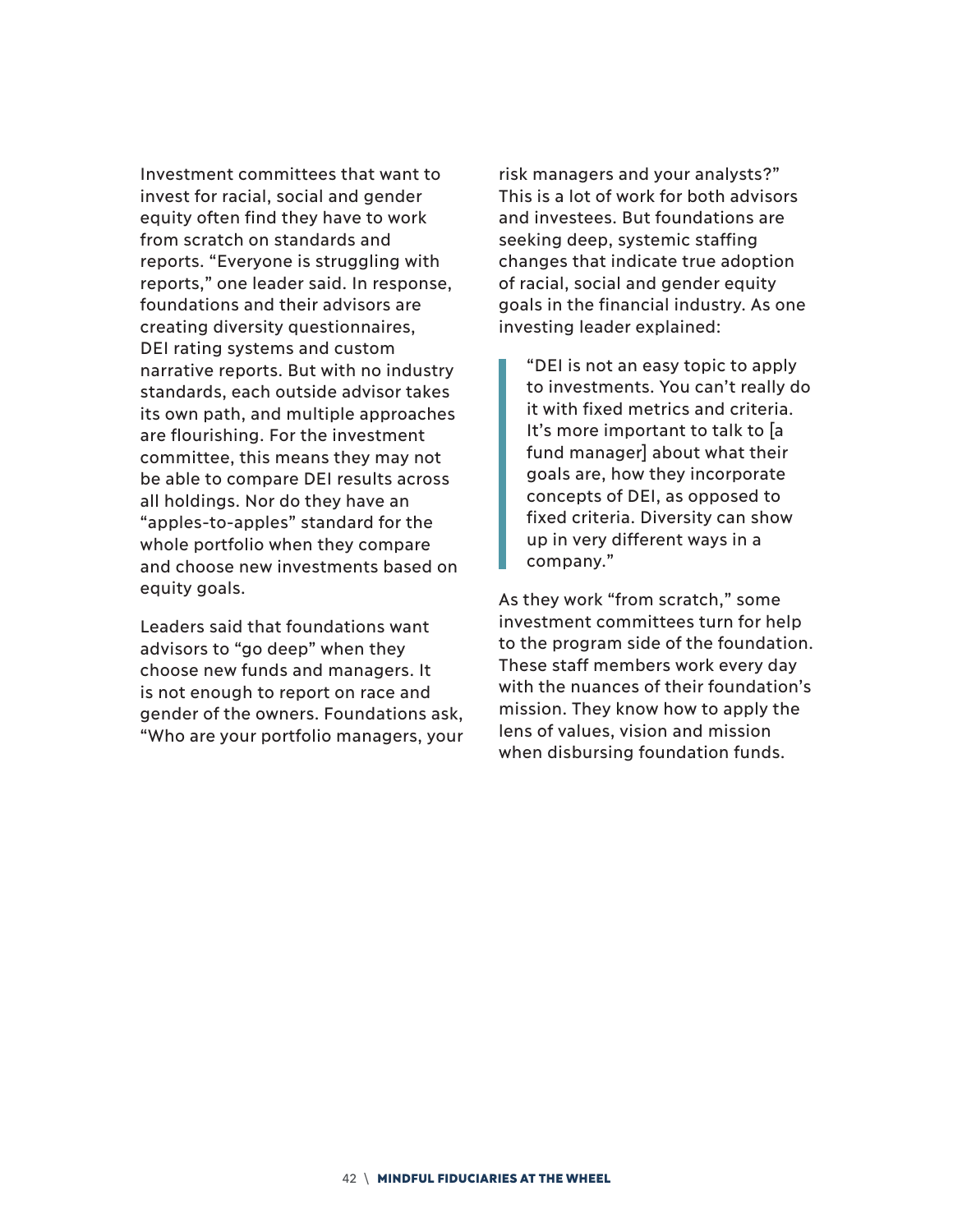## Moving Forward

#### FROM THE AUTHOR

It was an honor for me to explore the work of foundation investment committees on racial, social and gender equity. This report is an earnest attempt, as one leader said, to "name the dilemmas, offer meaningful commentary/ recommendations from experienced peers and frame the work of the future."

I hope some of that work gives us better data, for instance on the diversity of foundation investment committees. I also hope for data on DEI portfolio investments that allows us to compare outcomes across foundations, advisors, managers and funds.

I hope lawyers and foundations continue fleshing out the evolved concept of fiduciary duty. Reinhart law firm says, "Fiduciary principles have not changed, but they must be applied in such a manner as to reflect current economic, societal and environmental realities." More opinions and more documentation will give trustees clear and credible fiduciary guidance for revisiting long-held investing practices.

Our focus here was internal to the investment committee, but reviewers pointed out that there is a board in the background, that has to authorize, fund and often directly participate with the investment committee's work. Many reviewers highlighted the importance of trust, inside the committee of course, but also trust between the committee, the board, outside advisors and members of the foundation's executive staff.

We have just scratched the surface on the topic of power. There is more dialog on the sources, legitimacy and consequences of foundation power. There are practices emerging to use power more wisely, or even to consciously release power, sometimes by spending assets down.

I hope readers see that a foundation of any size can take up racial, social and gender equity. It may seem that large foundations have more resources, and more latitude for large investment trials. But smaller foundations have their own advantages, moving quickly, and innovating close to the ground with their tight community relationships. We need all of the work, by all types of foundations, to collectively build the ideas and the practices that move foundation investing toward just outcomes.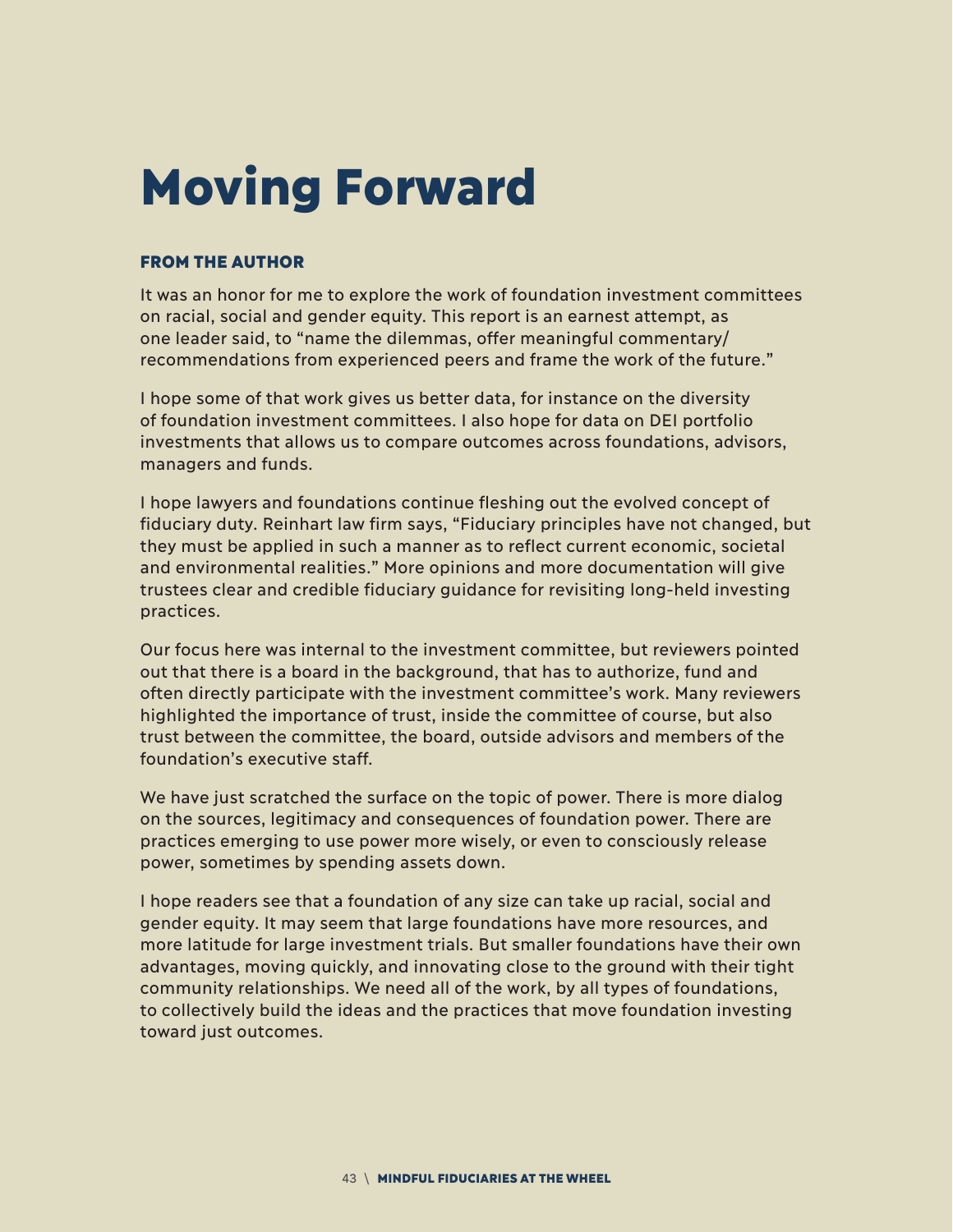As I write, it is easy to get wrapped up in my own circle of power, and to be distracted by shiny new thoughts, better data and new rules. The harsh, everyday effects of racial, social and gender injustice can slip off the screen. Therefore, my most fervent wish is that we create more forums that allow more people to engage directly with the ideas we report here. The process is transformative, personally and professionally. But the crucial outcome is a society that is fair to every person who lives in it.

*— Rosalie Sheehy Cates*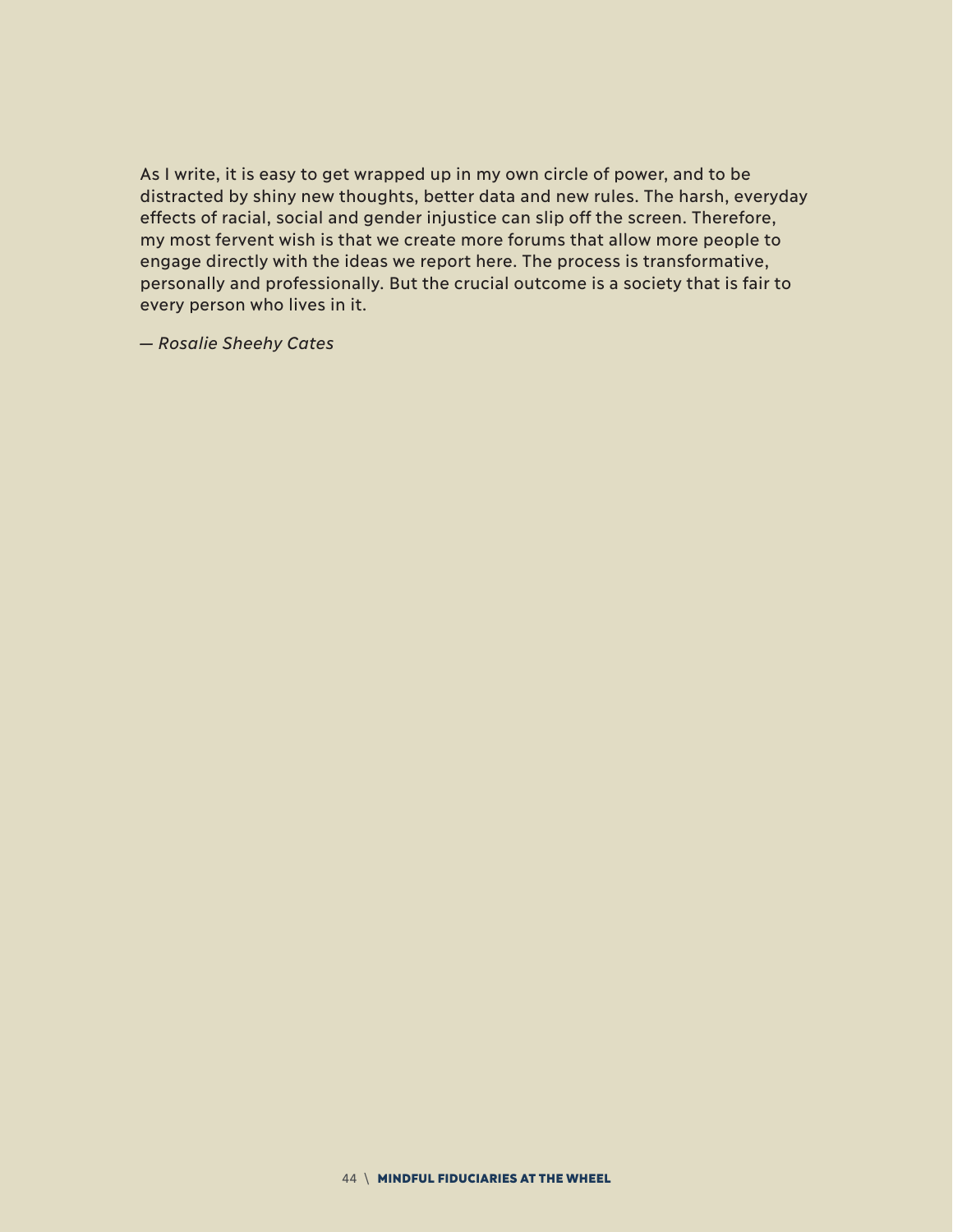#### FROM THE CHAIRPERSON OF THE NORTHWEST AREA FOUNDATION INVESTMENT COMMITTEE

Growing up in Duluth, Minnesota, was a good preparation for my career as an executive leader in the financial services industry. I was often the only person of color in meetings, events and social gatherings. I know from experience that real learning and growth comes from being pushed outside your comfort zone, and being intentional with your actions.

This report inspires all of us on investment committees to be uncomfortable, and to move forward intentionally on issues of racial, social and gender equity. The experiences, perspectives and insights in this report are valuable for building more equitable and inclusive communities and investment portfolios. At our foundation, we are three years into this journey. We probably underestimated the adaptive challenges of the structural shifts that we are attempting to make in our investing practices and portfolio. But we see a clear path forward, one that is completely aligned with our values, and the vision of the foundation.

At the Northwest Area Foundation, we are seeking and finding ways to integrate our investing efforts with our grantmaking, which focuses in BIPOC communities, in rural areas, with refugees and immigrants, to provide access to capital and other resources. We are working to apply a DEI lens to our entire investment portfolio, and to our choice of advisors, fund managers and investment firms. We are holding ourselves, our staff and our partners accountable to real outcomes that improve racial, social and gender equity.

Intentional investing requires determination, courage and unwavering commitment. We have to spend a lot of time on our thinking, and on new tools and protocols, but it is worth it! As a foundation, we are motivated to involve more foundations and pension funds in advancing this work. It will generate more ideas and better practices through discourse and debate. Collectively, we are stronger working together on racial, social and gender equity issues, because it requires unrelenting effort from each and every one of us to make a difference in the future. As a person, my motivation is that my experiences and work will help our priority communities, and the people on the beautiful shores of Lake Superior in Duluth.

*— Duane Carter, EdD*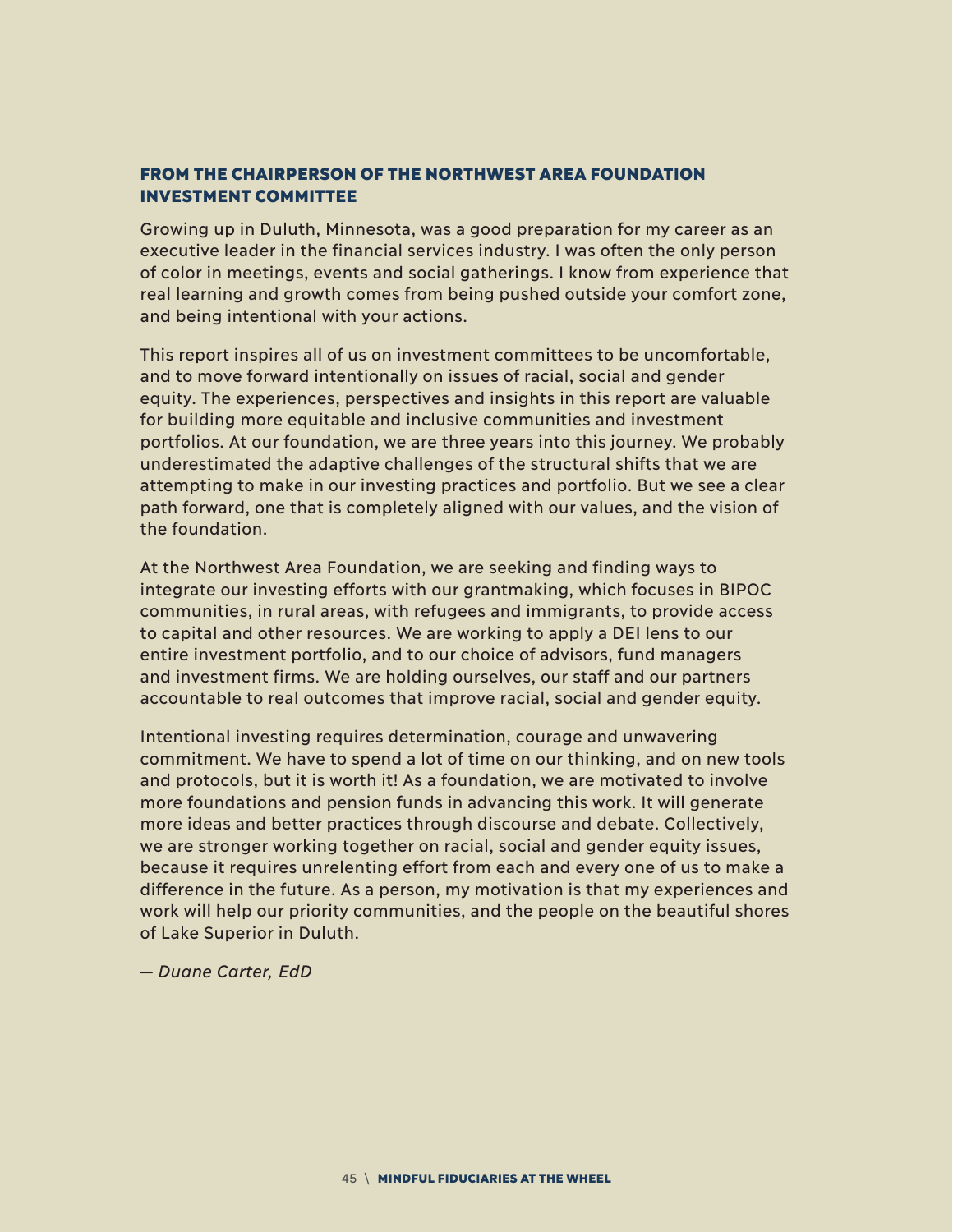### With Many Thanks

The Northwest Area Foundation enthusiastically signed on to fund this conversation. Thank you.

We appreciate the grace and generosity of foundation investing leaders who contributed their ideas:

- **Rukaiyah Adams**, Meyer Memorial Trust, Chief Investment **Officer**
- **Andrea Armani**, Transform Finance, Co-Founder and Executive Director
- **Laura Berry**, William Caspar Graustein Memorial Fund, Board Member

**Vonda Brunstring**, Just Transitions Project, Program Manager and Pension Fund Investment Committee Member

**Dan Chu**, Sierra Club Foundation, Executive Director

**Tim Crosby**, Thread Fund, Principal and Board Member

**Farhad Ebrahimi**, Chorus Foundation, Founder, President and Board Member

**Brad Harrison**, Tiedemann Advisors, Managing Director

**Amy Jensen**, Northwest Area Foundation, Investment Director (now with The Lansing Group)

**Juan Martinez**, Knight Foundation, Chief Financial Officer and **Treasurer** 

**Peggy Minnich**, California Wellness Foundation, Former Chief Operating and Financial Officer

**Katherine Pease**, Cornerstone Capital Group, Chief Impact **Strategist** 

**Bobby Thalhimer**, The Monument Group, Senior Consultant and Foundation Board Member

**Buzz Schmidt**, Heron Foundation, Board Member

- **Doug Stamm**, Meyer Memorial Trust, Retired Chief Executive Officer | The Giving Practice, Senior Advisor
- **Kevin Stephenson**, Walton Family Foundation, Investment **Officer**
- **Nicholas Walrod**, Northwest Area Foundation, Former Board Member

**Richard Woo**, The Russell Family Foundation, Former Chief Executive Officer